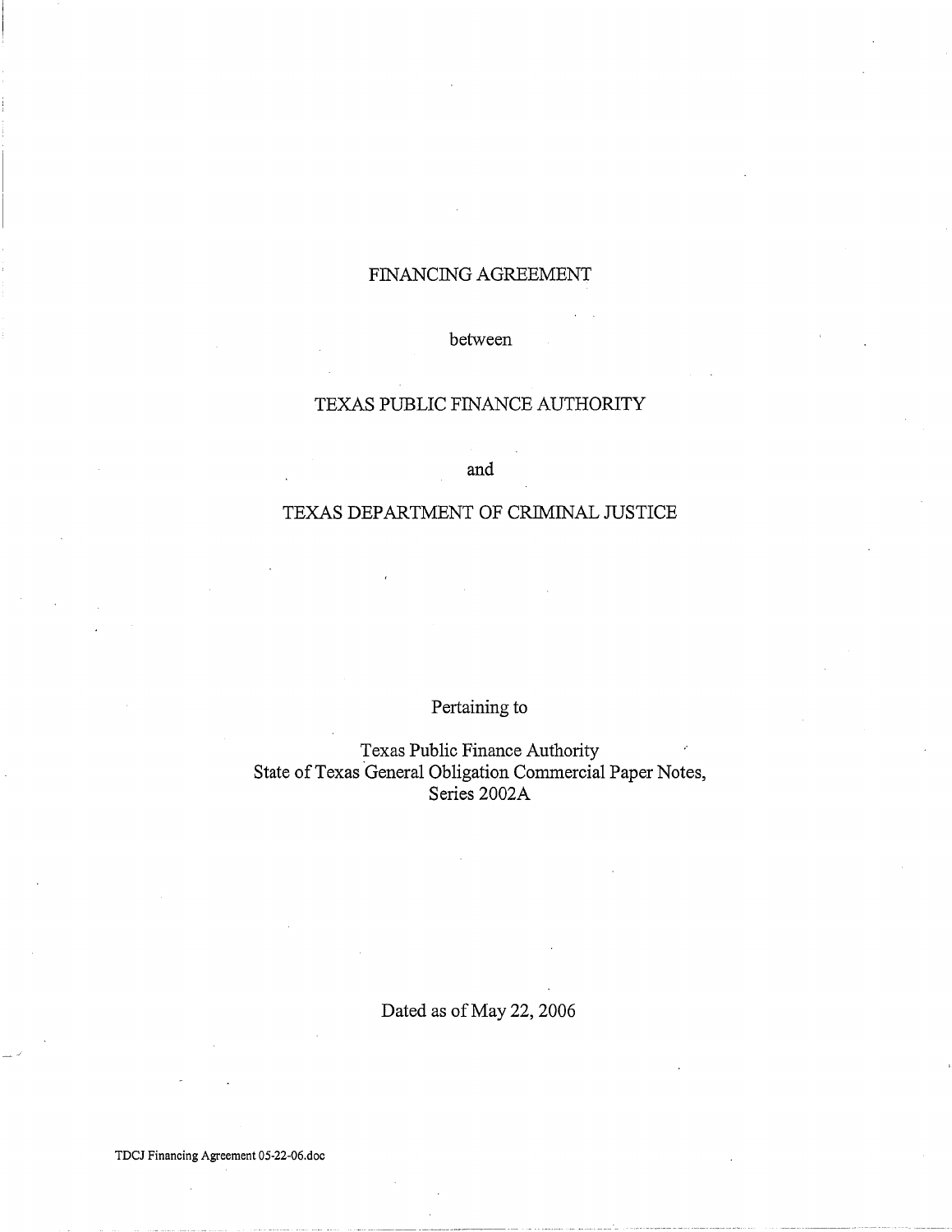# TABLE OF CONTENTS

Page Number

## $\operatorname{ARTICLE}$  I

# DEFINITIONS AND OTHER PRELIMINARY MATTERS

# ARTICLE II

# GENERAL REPRESENTATIONS AND WARRANTIES  $\cdot$

# $\operatorname{ARTICLE}$  III

## THE PROJECT

| <b>SECTION 3.01</b> |  |
|---------------------|--|
| <i>SECTION</i> 3.02 |  |
| <b>SECTION 3.03</b> |  |
| <b>SECTION 3.04</b> |  |
| <b>SECTION 3.05</b> |  |
| SECTION 3.06        |  |
| SECTION 3.07        |  |
| <b>SECTION 3.08</b> |  |
| <b>SECTION 3.09</b> |  |
| <i>SECTION 3.10</i> |  |
| <i>SECTION 3.11</i> |  |
| SECTION 3.12        |  |

## ARTICLE IV

#### THE BONDS

 $\chi(\lambda)$ 

## ARTICLE V

## PARTICULAR AGREEMENTS

 $\mathbf{i}$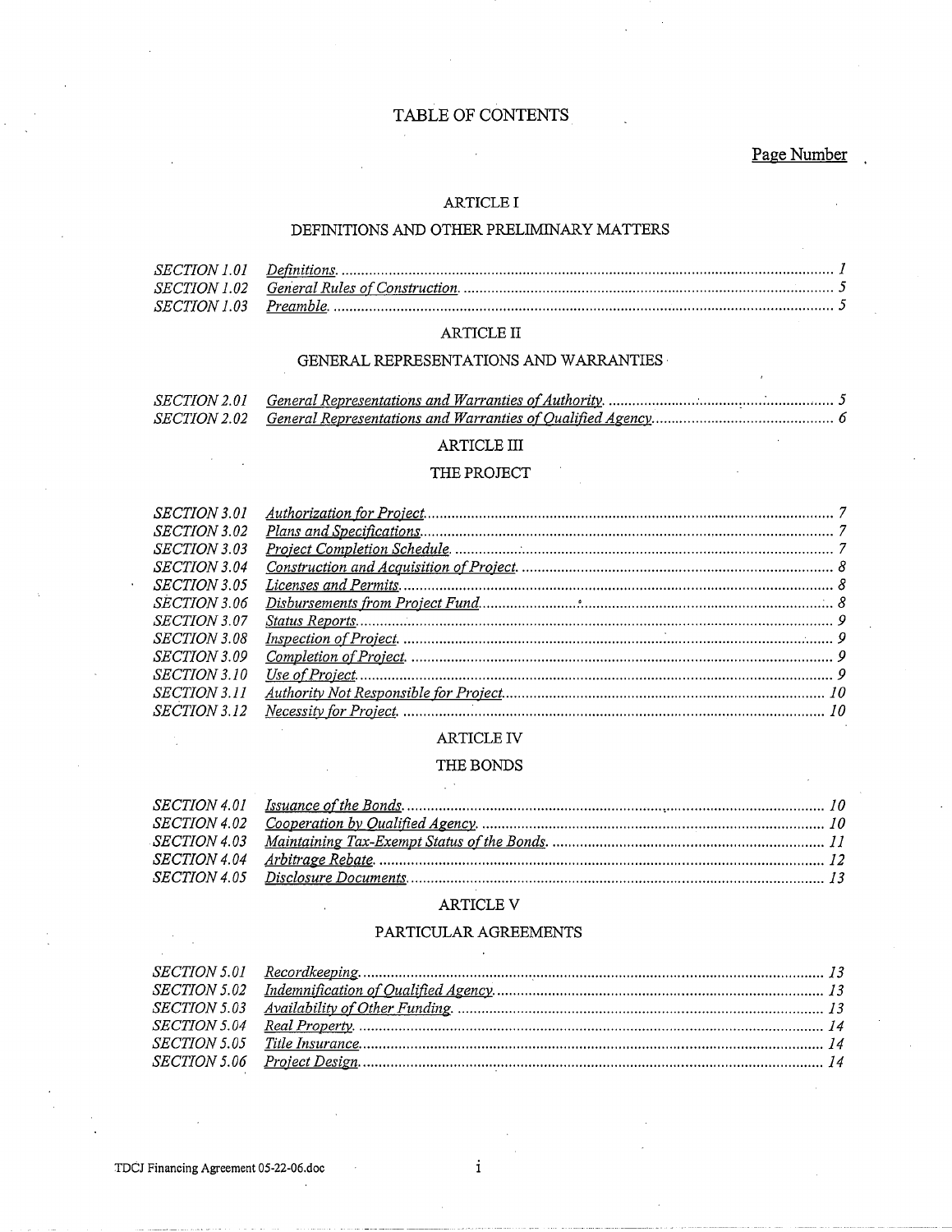# ARTiCLE VI

# MISCELLANEOUS PROVISIONS

| <i>SECTION 6.02</i> |  |
|---------------------|--|
| <b>SECTION 6.03</b> |  |
|                     |  |
|                     |  |
|                     |  |
|                     |  |
|                     |  |
|                     |  |

EXHIBIT A EXHIBIT **B** EXHIBITC EXHIBIT D EXHIBIT E EXHIBIT  ${\tt F}$ EXHIBIT G

Description of the Project Project Completion Schedule Governmental Project Approvals Form of Disbursement Certificate Monthly Status Report Information Form of Project Completion Certificate Form of Project Substitution Certificate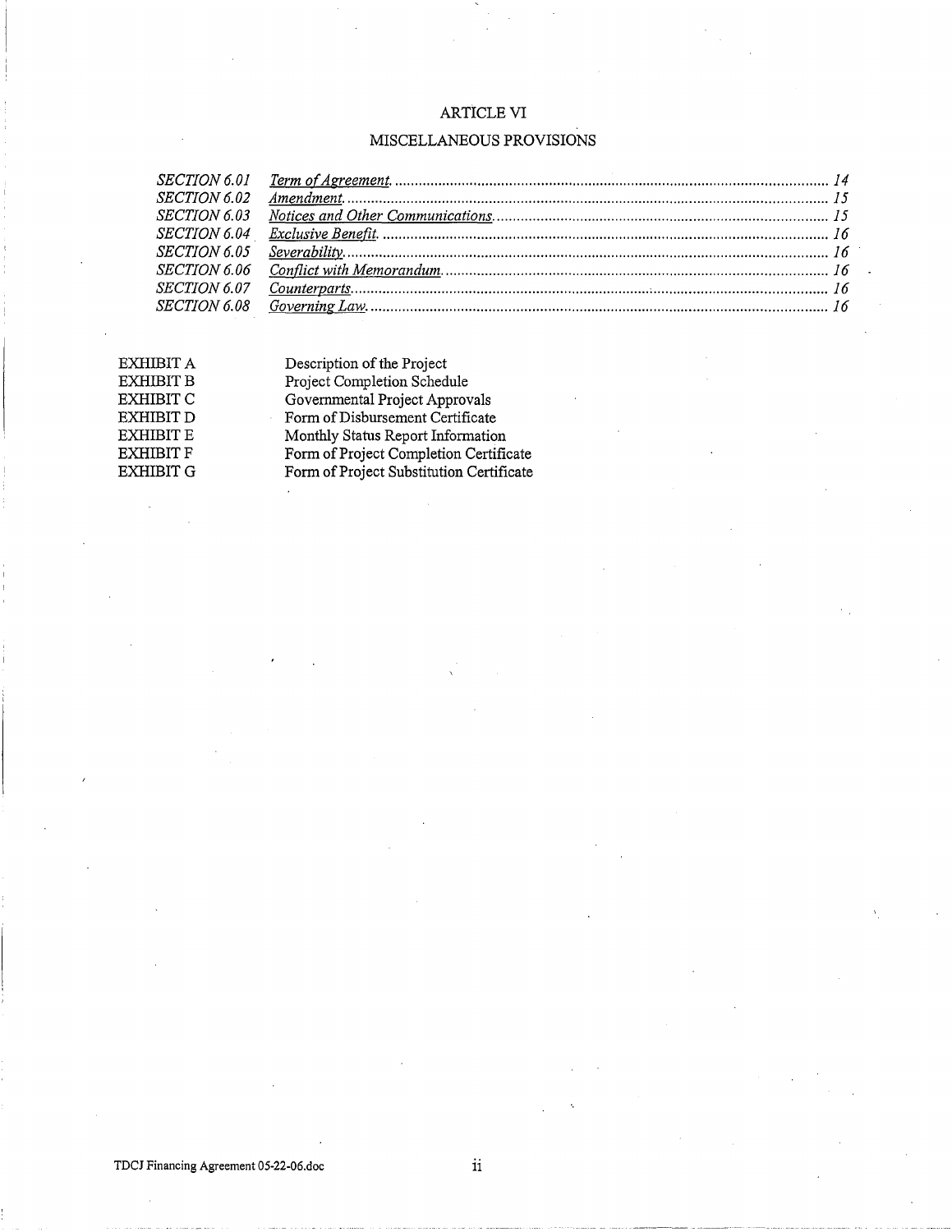#### **FINANCING AGREEMENT**

FINANCING AGREEMENT, dated as of May 22, 2006, between the TEXAS PUBLIC FINANCE AUTHORITY (the "Authority") and the Texas Department of Criminal Justice (the "Qualified Agency") to provide for the financing of certain projects related to the Texas Public Finance Authority State of Texas General Obligation Commercial Paper Notes, Series 2002A (the "Bonds") issued pursuant to a resolution adopted by the Board of Directors of the Authority on April 16, 2002 (the "Resolution");

## **WITNESSETH:**

WHEREAS, the Authority is authorized to provide financing of certain projects (hereinafter defined) for certain agencies of the State of Texas through the issuance of the Bonds. Pursuant to certain provisions of the Texas Constitution and other statutory and regulatory authorities including, but not limited to, Article III, Section 50-f, Chapter 1232, Texas Government Code, and any regulations promulgated by the Authority thereunder (collectively, the "Authorizing Law") and Chapter 1371, Texas Government Code, as amended ("Chapter 1371");

WHEREAS, one or more Projects of the Qualified Agency have been authorized in appropriations by the Legislature of the State of Texas;

WHEREAS, the parties desire to provide for the financing by the Authority of certain Projects for . the Qualified Agency;

NOW, THEREFORE, in consideration of the premises, the parties hereto agree as follows:

#### **ARTICLE I**

#### **DEFINITIONS AND OTHER PRELIMINARY MATTERS**

#### SECTION 1.01 Definitions.

Except as otherwise provided in this Financing Agreement, the capitalized terms in this Financing Agreement shall have the meanings specified in this section unless the context requires otherwise.

*Agency Act-* Texas Government Code, Subtitle G, Corrections, as amended.

*Appropriation Act* - SB1, Acts 77<sup>th</sup> Legislature, R.S. (2001), and any other act of the Legislature appropriating funds for the Project to the Qualified Agency.

· *Authority* - the Texas Public Finance Authority or any successor thereto.

*Authority Regulations* - the regulations of the Authority in Part X, Title 34, Texas Administrative Code.

*Authorized Agency Representative* - the chief administrative officer of the Qualified Agency or any member of the staff of the Qualified Agency designated by the chief administrative officer or by the governing body of the Qualified Agency as an authorized· representative.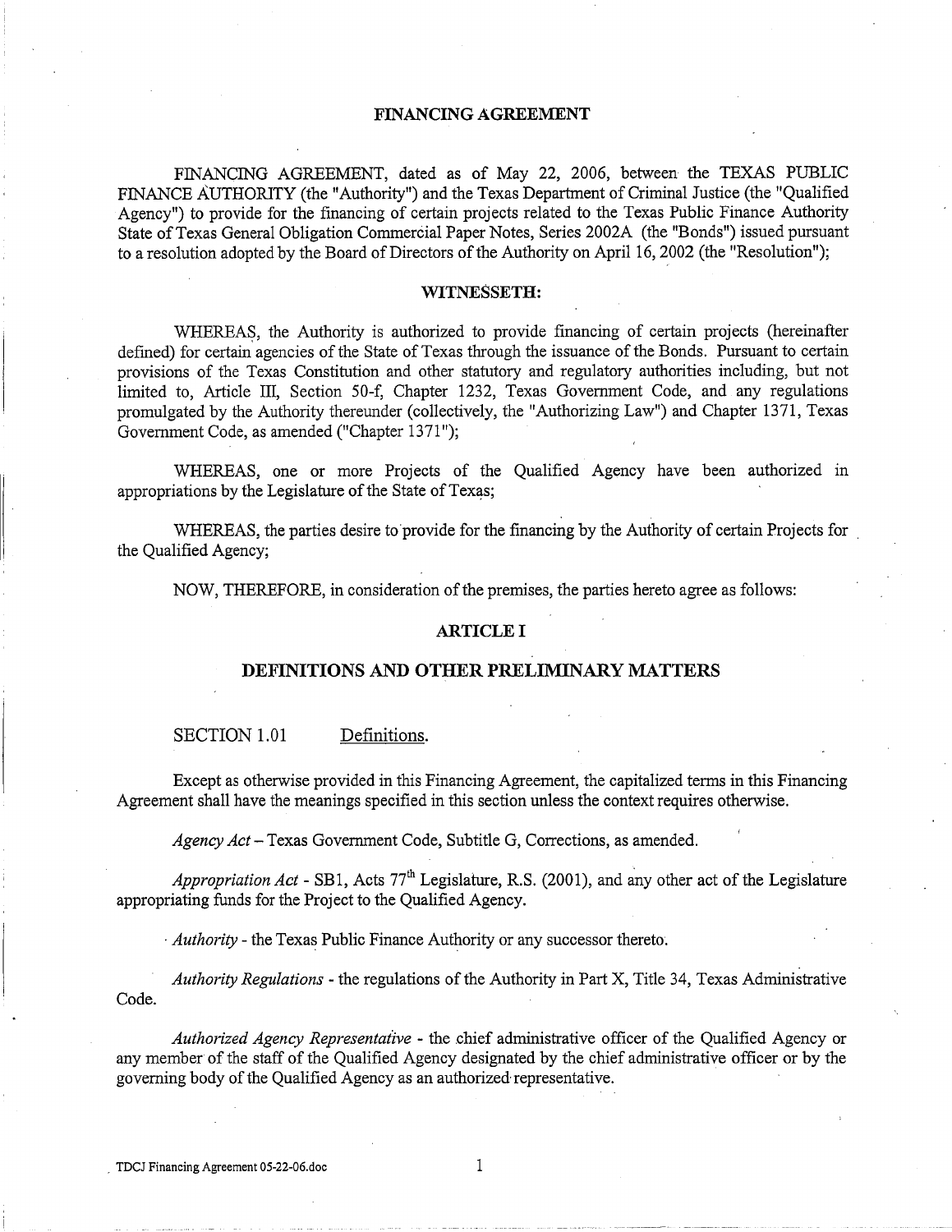*Authorizing Law* - means the Authorizing Law as defined in the preamble of this Financing ' Agreement.

*Available Construction Proceeds* - means Proceeds other than Proceeds used to pay issuance costs. For purposes of determining compliance with the spending requirements as of the end of each of the first three spending periods, available construction proceeds include the amount of future earnings that the Qualified Agency reasonably expected as of the issue date.

*Board-* the board of directors of the Authority.

*Bond Counsel* - any law firm that is engaged by the Authority to render services to the Authority as bond counsel.

*Business Day* - any day that the Authority, the Qualified Agency, and the Comptroller are required by law to be open for business.

*Closing-* the concurrent delivery of the Bonds to, or upon the order of, the initial purchaser(s) in exchange for payment therefor.

*Closing Date* - the date of the Closing.

*Code-* the Internal Revenue Code of 1986, as amended, together with all published regulations promulgated thereunder and revenue rulings with respect thereto by the United States Treasury Department or the Internal Revenue Service.

*Comptroller-* the Comptroller of Public Accounts of the State or any successor thereto, including the individual elected to serve as Comptroller of the State, the Deputy Comptroller or such other official designated by law to serve or act in the capacity of the Comptroller.

*Construction Expenditures* - means capital expenditures that are allocable to the cost of real property or constructed personal property. Except as provided below, construction expenditures do not include expenditures for acquisitions of interests in land or other existing real property. Expenditures are not for the acquisition of an interest in existing real property other than land if the contract between the seller and the Qualified Agency requires the seller to build or install the property (e.g., a turnkey contract), but only to the extent that the property has not been built or installed at the time the parties enter into the contract. Constructed personal property means tangible personal property (or, if acquired pursuant to a single acquisition contract, properties) or specially developed computer software if: (i) A substantial portion of the property or properties is completed more than 6 months after the earlier of the date construction or rehabilitation commenced and the date the Qualified Agency entered into an acquisition contract; (ii) based on the reasonable expectations of the Qualified Agency, if any, or representations of the person constructing the property, with the exercise of due diligence, completion of construction or·rehabilitation (and delivery to the Qualified Agency) could not have occurred within that 6-month period; and (iii) if the Qualified Agency itself builds or rehabilitates the property, not more than 75 percent of the capitalizable cost is attributable to property acquired by the Qualified Agency (e.g., components, raw materials, and other supplies). Specially developed computer software means any programs or routines used to cause a computer to perform a desired task or set of tasks, and the documentation required to describe and maintain those programs, provided that the software is specially developed and is functionally related and subordinate to real property or other constructed personal property.

I\_-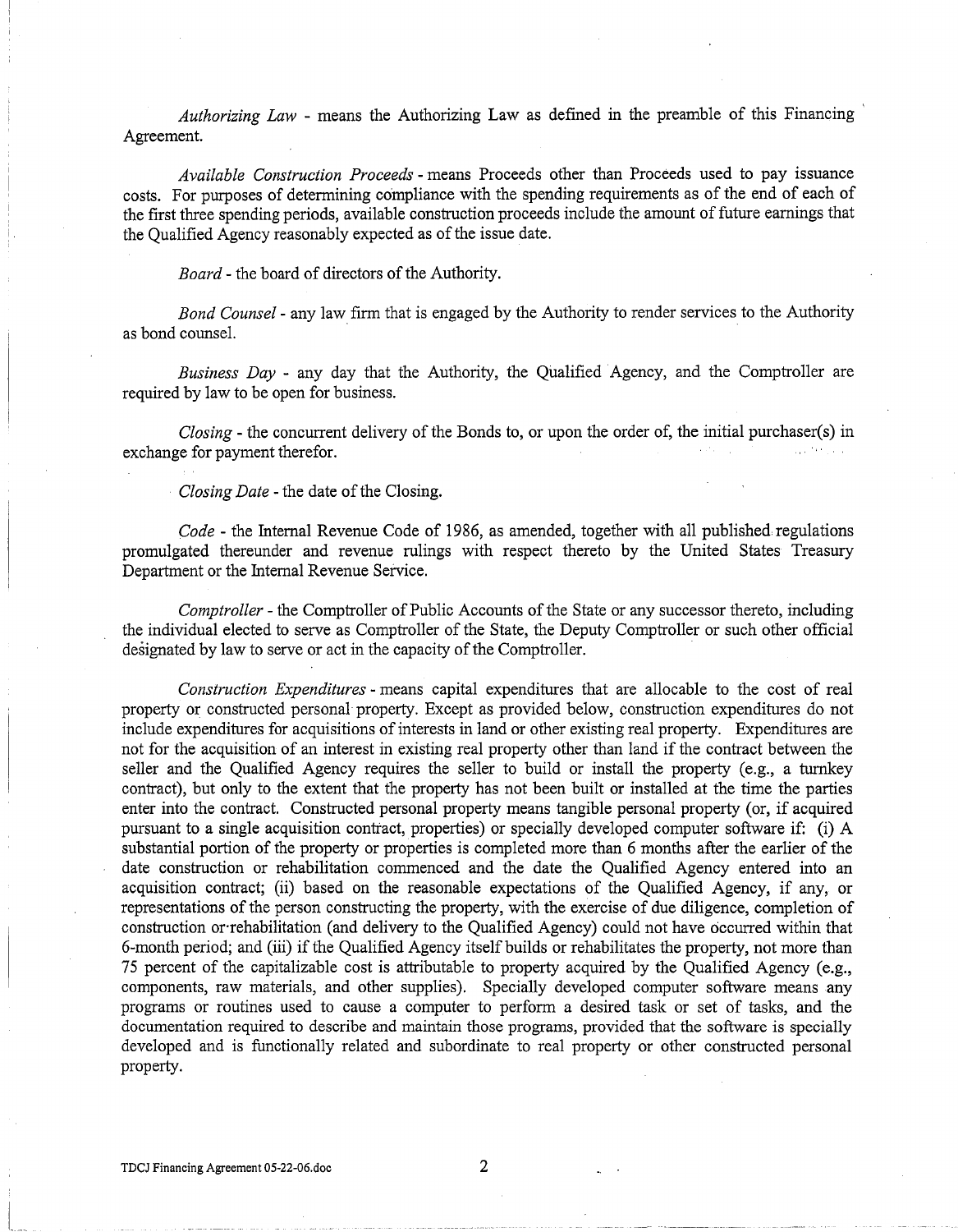*Costs of Issuance* - the "costs of issuance," as defined in the Resolution, incurred in connection with the issuance of the Bonds.

*Disbursement Certificate* - a certificate of the Authorized Agency Representative for the disbursement of funds from the appropriate account of the Project Fund, in substantially the form of Exhibit D of this Financing Agreement.

*Disclosure Documents* - the Offering Memorandum and any amendments thereto.

*Event of Taxability* - any act or omission that could adversely affect the excludability of the interest on any Bond from the gross income of the owner of the Bond.

*Executive Director* - the Executive Director of the Authority, or any member of the staff of the Authority authorized in writing by the Board to perform the duties of the Executive Director.

*Facility Contract* - any contract, entered into by the Qualified Agency after the effective date of this Financing Agreement, for the design, engineering, acquisition, construction, equipping, repair, or renovation of any facilities financed for the Qualified Agency in whole or part with proceeds of the Bonds.

*Financing Agreement* - this Financing Agreement, and any amendments hereto.

*Funds Management Agreement-* the Funds Management Agreement, dated as of May 1, 2002, between the Authority and the Comptroller, and any amendments thereto, providing for the administration of the proceeds of the Bonds and the availability of State funds for the payment of principal of and interest on the Bonds.

*Gross Proceeds* -means any Proceeds and any Replacement Proceeds.

*Interest and Sinking Fund* - the fund by that name created pursuant to Section 4.01 of the Resolution for the purpose of paying Bond Obligations.

*Legislative Budget Board-* the joint committee of the Legislature that develops recommendations for legislative appropriations for the state agencies.

*Legislature-* the Legislature of the State.

*Memorandum* - the Memorandum of Understanding, dated as of May 9, 2002, between the Authority and the Qualified Agency, and any amendments thereto.

*Official Memorandum* - the final official disclosure document authorized by the Authority to be used in connection with the sale of the Bonds.

*Plans and Specifications-* the plans and specifications for the Project Component(s), as amended or supplemented.

*Preliminary Official Statement* - the preliminary official statement authorized by the Authority to be used in connection with the offering for sale of the Bonds.

*Proceeds-* means any Sale Proceeds and Investment Proceeds of the Bonds.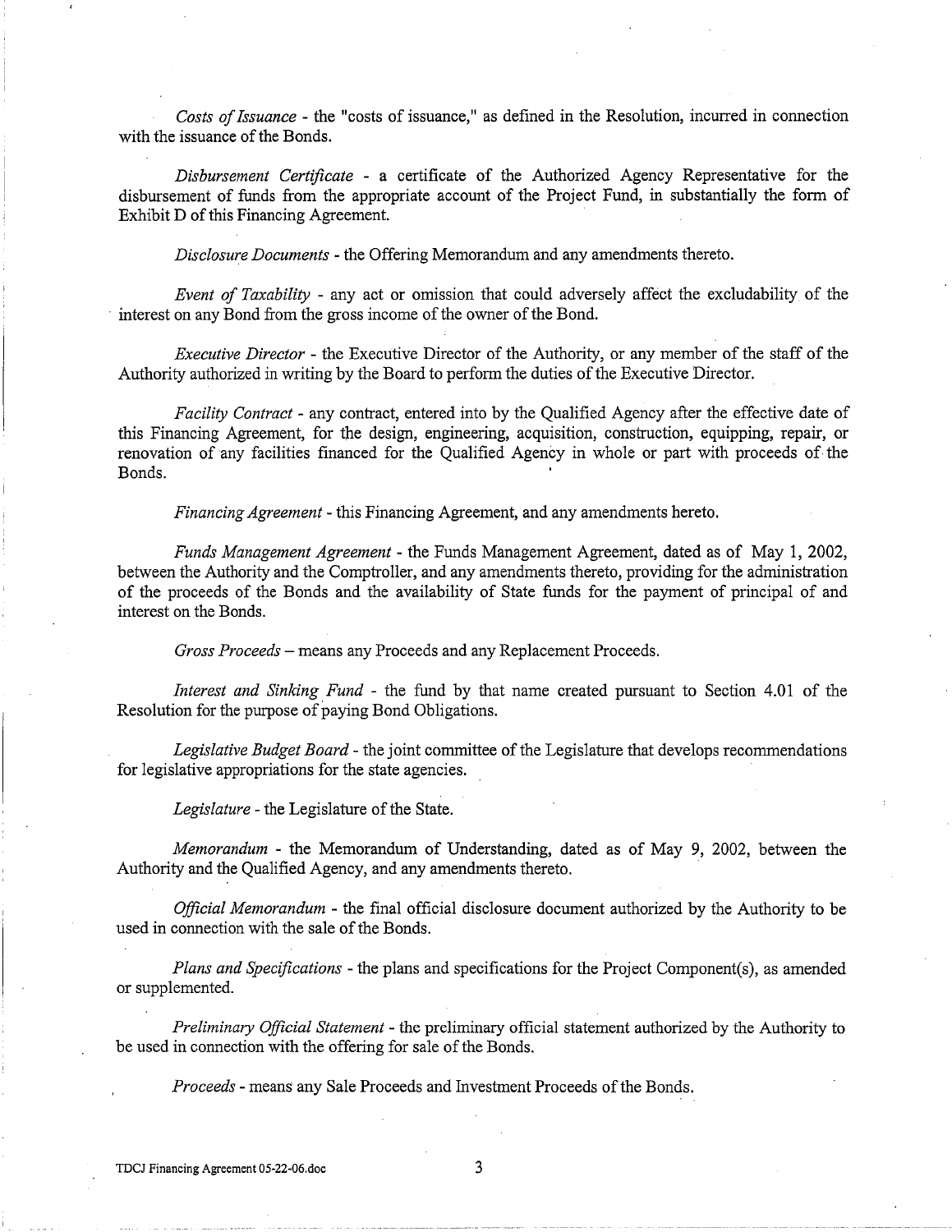*Project-* collectively, the Project Components.

*Project Completion Amount* - the aggregate amount of the cost of all of the Project Components, as set forth in Exhibit A to this Financing Agreement.

*Project Completion Certificate* - a certificate of an Authorized Agency Representative to the effect that the Project has been completed, in substantially the form set forth in Exhibit F to this Financing Agreement.

*Project Completion Date* - the date that the Project is completed, as certified in the Project Completion Certificate.

*Project Completion Schedule-* the schedule projecting the rate of expenditure of proceeds of the Bonds for the payment of Project Costs which is set forth in Exhibit B to this Financing Agreement.

*Project Component* - each respective item (or part of an item) in the Appropriation Act that has been approved to be financed with proceeds of the Bonds, as described in Exhibit A to this Financing Agreement.

*Project Costs* - any costs associated with the Project that are authorized under the Authorizing Law, the Authority Regulations and Chapter 1201, Texas Government Code, as amended, to be paid with proceeds of the Bonds.

*Project Financing Documents* - collectively, all documents furnished by the Qualified Agency to the Authority in connection with the financing of the Project and issuance of the Bonds, including (without limitation) the Memorandum, the Request for Financing, this Financing Agreement, each Disbursement Certificate, any Project Substitution Certificate, and the Project Completion Certificate.

*Project Fund-* the fund by that name created pursuant to Section 4.01 of the Resolution.

*Project Substitution Certificate* - a certificate of an Authorized Agency Representative to the effect that a Project Component is to be substituted for, in substantially the form set forth in Exhibit G to this Financing Agreement.

*Qualified Agency* - the "Qualified Agency" as defined in the preamble of this Financing Agreement or any successor thereto.

*Replacement Proceeds-* has the meaning set forth in Section 1.148-1(c) of the Regulations and generally includes amounts that have a sufficiently direct nexus to the Bonds or to the governmental purpose of the Bonds to conclude that the amounts would have been used for that governmental purpose if the proceeds ofthe Bonds were not used or to be used for that governmental purpose. For this purpose, the mere availability or preliminary earmarking of amounts for a governmental purpose does not in itself establish a sufficient nexus to cause those amounts to be replacement proceeds. Replacement proceeds include, but are not limited to, sinking funds and pledged funds.

*Request for Financing* - the letter or other communication from the Qualified Agency to the Authority requesting financing for the Project, and any supplements thereto.

*Resolution* - the resolution of the Authority adopted on April 16, 2002 pursuant to which the Bonds are authorized to be issued, and any amendments and supplements thereto.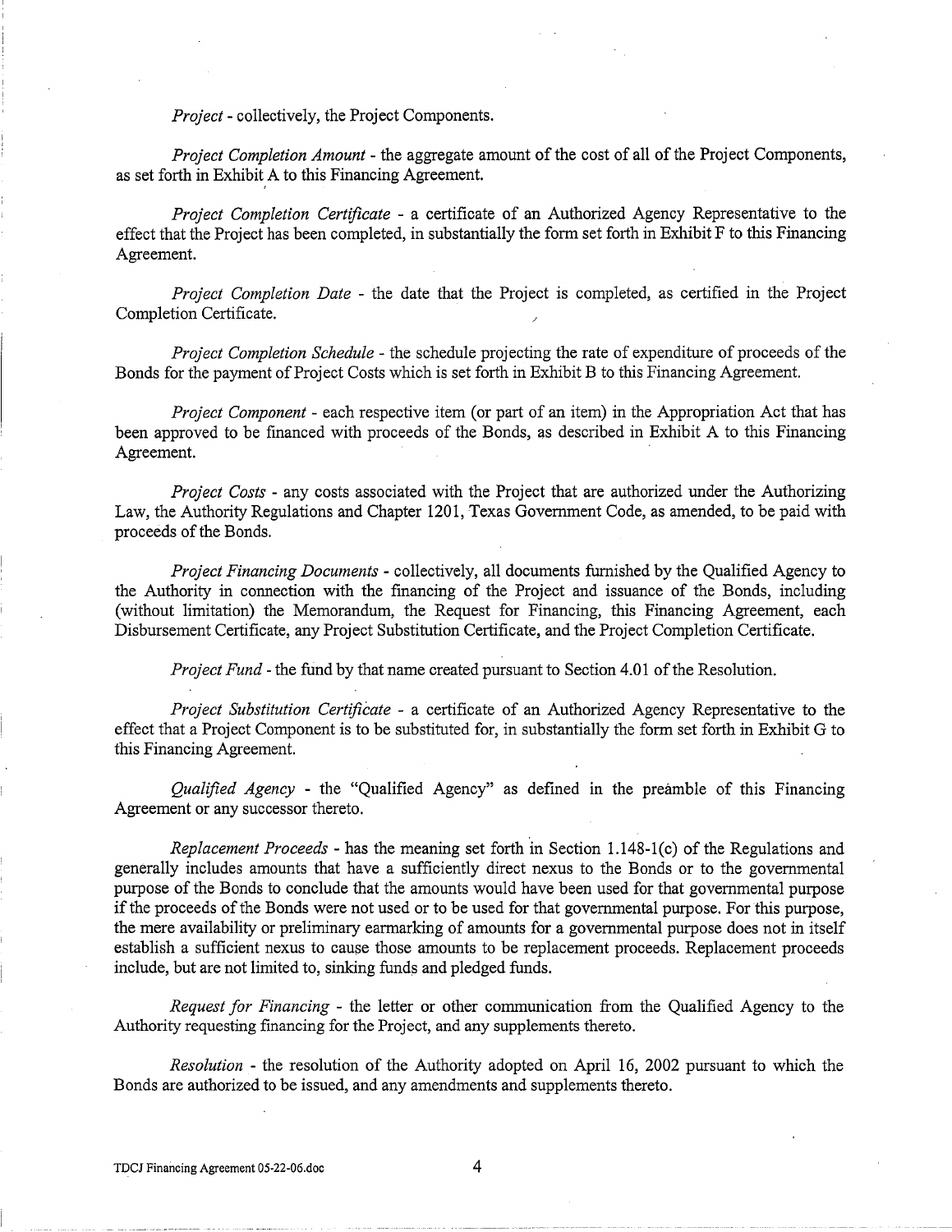*State* - the State of Texas.

# SECTION 1.02 General Rules of Construction.

(a) A capitalized term used in this Financing Agreement that is not defined herein and that is defined in the Resolution shall have the meaning assigned to it in the Resolution.

(b) Whenever in this Financing Agreement the context requires:

(1) a reference to the singular number includes the plural and vice versa; and

(2) a word denoting gender includes the masculine, feminine, and neuter.

(c) The table of contents and the titles given to any article or section of this Financing Agreement are for convenience only and are not intended to modify the article or section.

SECTION 1.03 Preamble.

The statements and findings in the preamble of this Financing Agreement are hereby adopted and made a part of the Financing Agreement.

#### **ARTICLE II**

# **GENERAL REPRESENTATIONS AND WARRANTIES**

SECTION 2.01 . General Representations and Warranties of Authority.

The Authority represents and warrants as follows:

(1) the Authority is a validly existing agency of the State of Texas authorized to operate under the Texas Public Finance Authority Act, Chapter 1232, Texas Government Code, as amended;

(2) the Authority has full power and authority to execute and deliver this Financing Agreement, perform its obligations thereunder, and carry out the transactions contemplated hereby;

(3) the Authority has duly authorized the execution and delivery of this Financing Agreement and the performance of its obligations thereunder;

(4) the execution and delivery of this Financing Agreement, the consummation of the transactions contemplated· hereby, the performance of its obligations hereunder, and the compliance with the terms hereof by the Authority will not conflict with, or constitute a default under, any law (including administrative rule), judgment, decree, order, permit, license, agreement, mortgage, lease, or other instrument to which the Authority is subject or by which it is bound;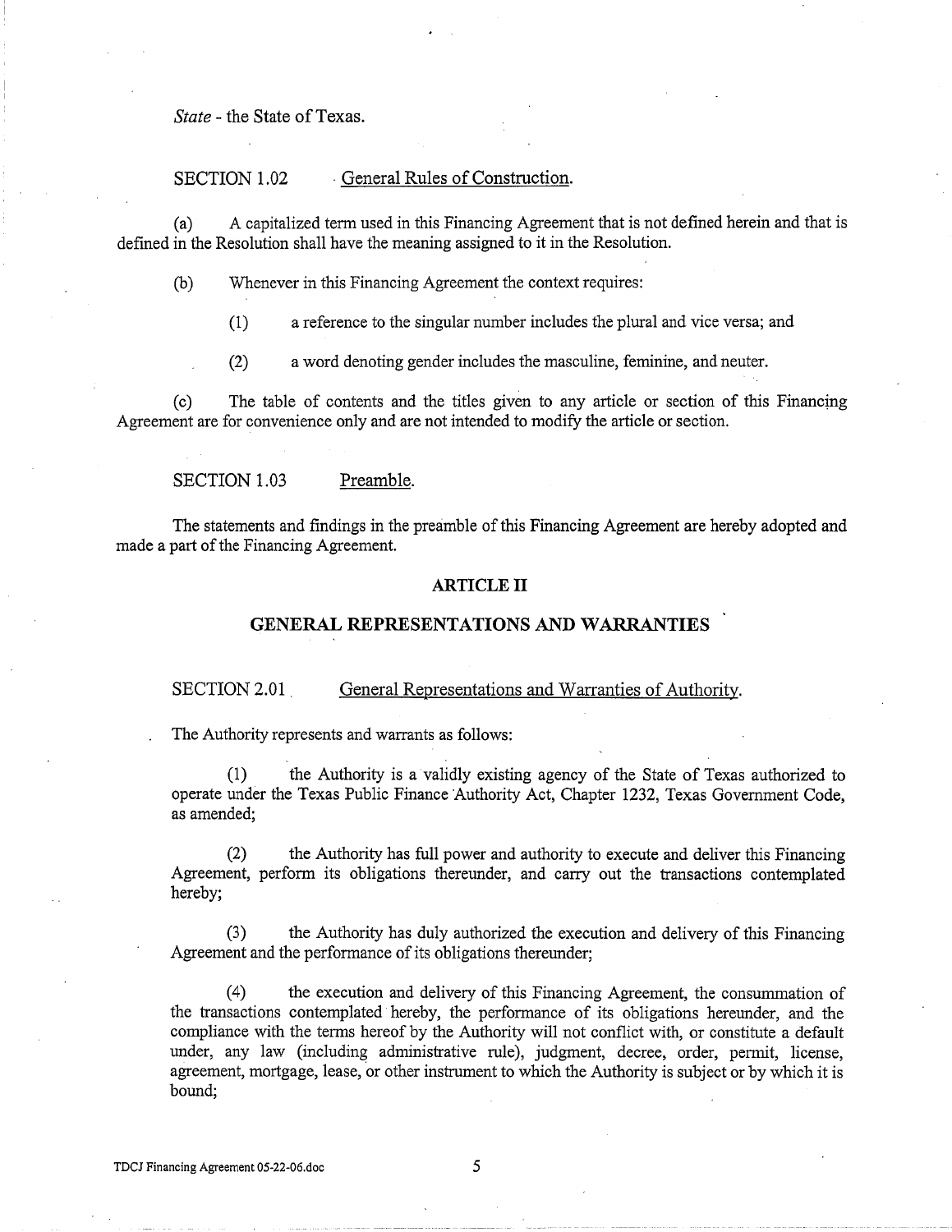(5) the Authority has full power and authority to issue the Bonds, to cause funds to be made available to finance the Project in accordance with the Resolution and this Financing Agreement and to perform its obligations under the Resolution;

(6) the Resolution has been duly adopted by the Authority, is in full force and effect, and constitutes the legal,. valid, and binding act of the Authority; and

(7) this Financing Agreement, when duly executed and delivered by the Authority, will constitute a legal, valid, and binding obligation of the Authority.

SECTION 2.02 General Representations and Warranties of Qualified Agency.

The Qualified Agency represents and warrants, as follows:

(1) the Qualified Agency is a validly existing agency of the State authorized to operate under the Agency Act;

(2) the Qualified Agency has full power and authority to execute and deliver the Project Financing Documents, perform its obligations thereunder, and carry out the transactions contemplated thereby;

(3) the Qualified Agency has duly authorized the execution and delivery of the Project Financing Documents and the performance of its obligations thereunder;

(4) the execution and delivery of the Project Financing Documents, the consummation of the transactions contemplated thereby, the performance of its obligations thereunder, and the compliance with the terms thereof by the Qualified Agency will not conflict with, or constitute a default under, any law (including administrative rule), judgment, decree, order, permit, license, agreement, mortgage, lease, or other instrument to which the Qualified Agency is subject or by which the Qualified Agency or any of its property is bound;

(5) the Qualified Agency is not in violation of any law, which violation could adversely affect the consummation of the transactions contemplated by the Project Financing Documents; and

(6) the Project Financing Documents, when duly executed and delivered by the Qualified Agency, as appropriate, will constitute legal, valid, and binding obligations of the Qualified Agency.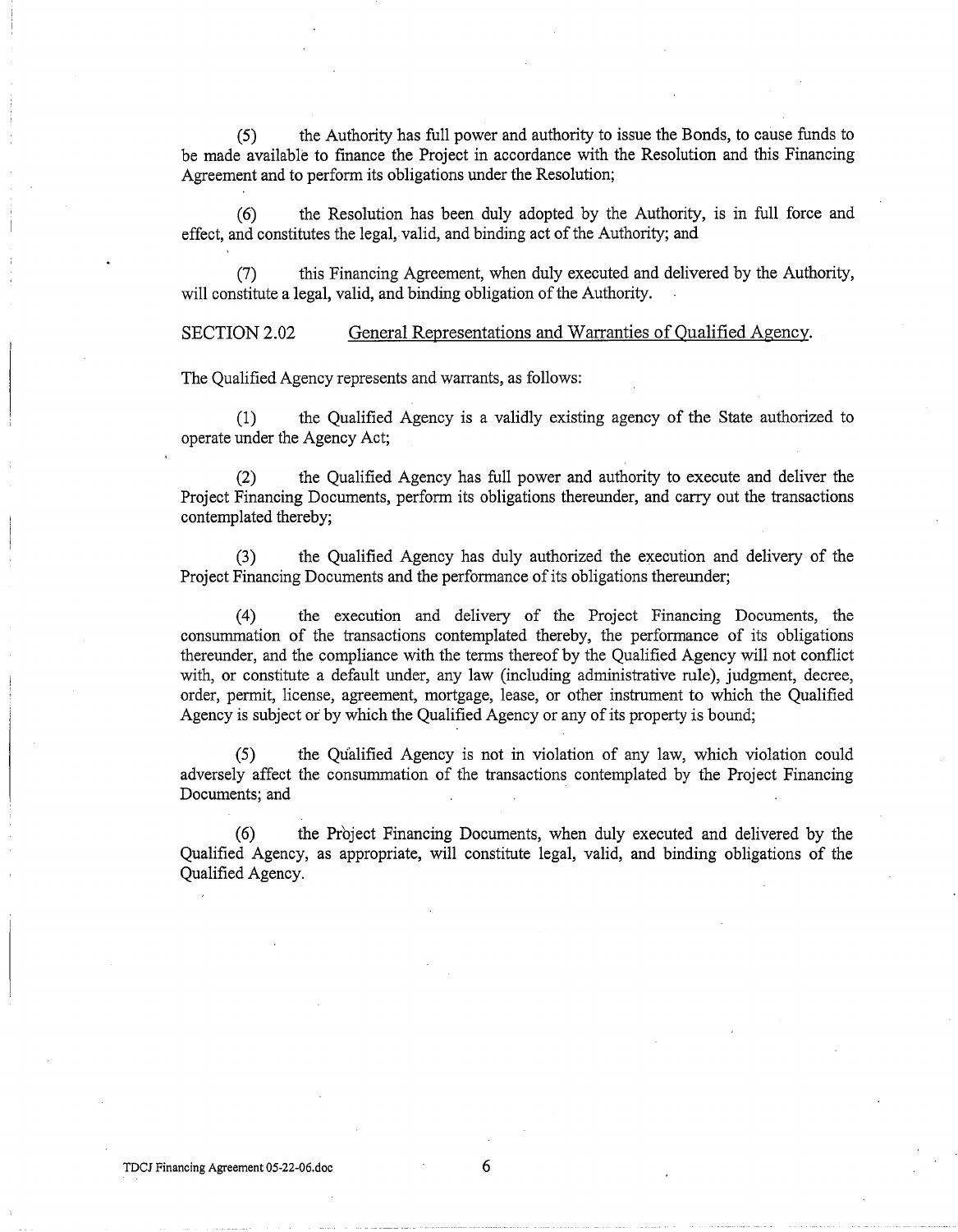#### **ARTICLE III**

# **THE PROJECT**

# SECTION 3.01 Authorization for Project.

(a) The Qualified Agency represents that the Project has been authorized by the Appropriation Act or other statute and that all of the Project Costs to be paid with proceeds of the Bonds will be incurred for the acquisition, construction, equipping, major repair, or renovation of facilities and will otherwise be lawful expenditures of the Qualified Agency.

(b) The Qualified Agency represents that the description of each Project Component set forth in Exhibit A to this Financing Agreement is accurate.

(c) The Qualified Agency represents that it has submitted specific plans for the Project to the Legislative Budget Board and, if required by the Appropriation Act, such plans have been approved by the Legislative Budget Board.

# SECTION 3.02 Plans and Specifications.

(a) 'The Qualified Agency shall cause the Plans and Specifications to be prepared' and shall maintain the Plans and Specifications with its official records.

(b) The Authority and its authorized agents may inspect the Plans and Specifications at reasonable times.

# SECTION 3.03 Project Completion Schedule.

(a) As of the Closing Date, the Qualified Agency reasonably expects that the Project Completion Amount will be expended within the time periods set forth in Exhibit B hereto. The Qualified Agency represents that it is not aware of any fact or circumstance that could cause the entire Project Completion Amount not to be expended as set forth in the Project Completion Schedule, as amended from time to time.

(b) Upon becoming aware of any circumstances that will result in a deviation from Exhibit B hereto of the lesser of 10 percent or \$1,000,000, the Qualified Agency shall notify the Executive Director of the amount and nature of such deviation.

(c) Upon becoming aware of any circumstances that will result in the expenditure for Project Costs in any "Expenditure Period" (as set forth in Exhibit B hereto) of an aggregate amount that is less than the amount set forth in Exhibit B hereto for such Expenditure Period, the Qualified Agency shall notify the Executive Director of (1) such aggregate expenditure amount, and (2) the reason(s) that such expenditure amount will be less than the amount set forth in Exhibit B hereto.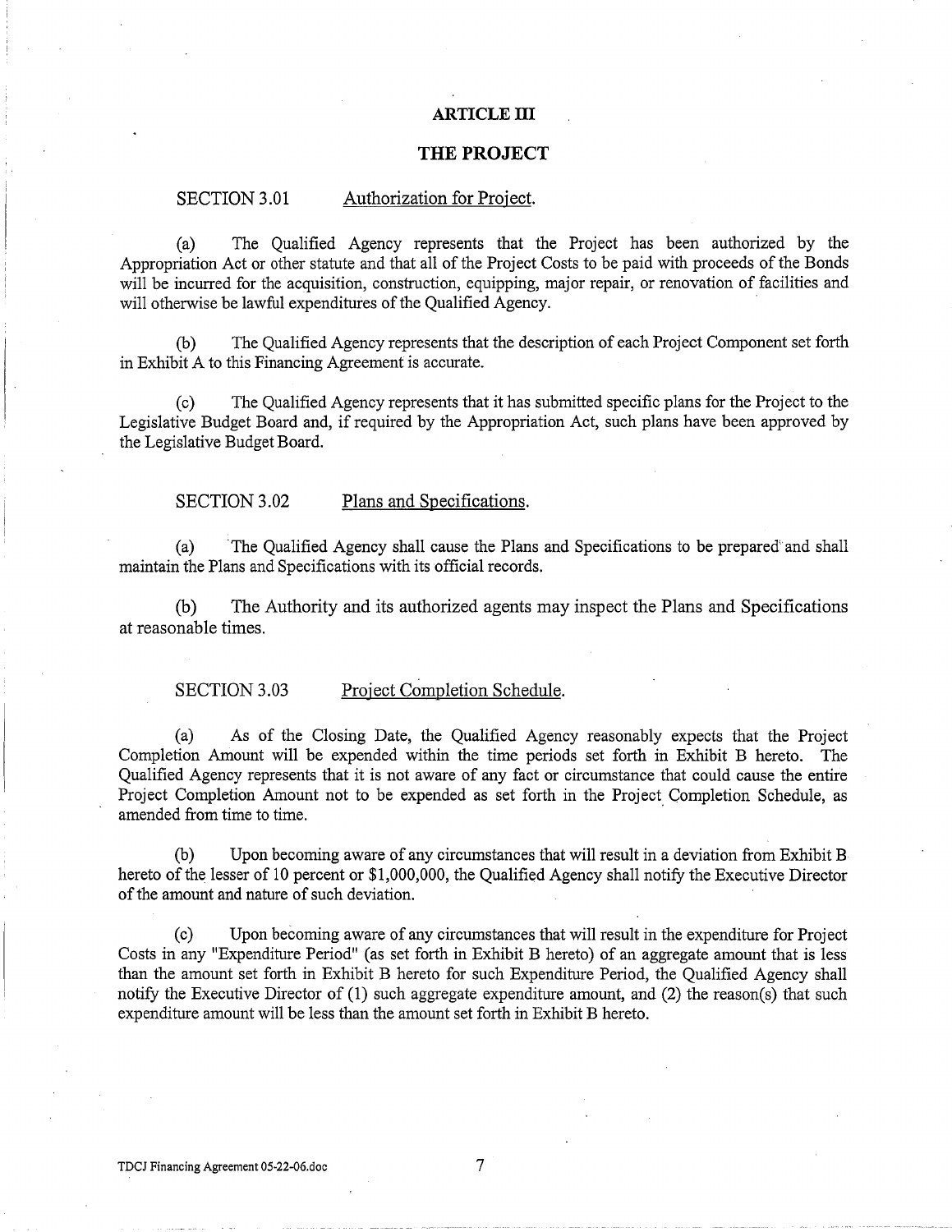# SECTION 3.04 Construction and Acquisition of Project.

(a) The Qualified Agency shall cause the acquisition, construction, equipping, repair, and/or renovation of the Project to be completed with due diligence substantially in accordance with the Plans and Specifications and in a good and workman-like manner.

(b) The Qualified Agency represents that at least 95 percent of the Project Completion Amount will be expended to pay Project Costs constituting expenditures for the acquisition, construction, reconstruction, or rehabilitation of the Project.

(c) The Qualified Agency may shift its use of proceeds among Project Components to the extent permitted by law so long as such shift of use does not constitute an Event of Taxability. The Authority may require the Qualified Agency to obtain an opinion of Bond Counsel regarding taxability.

SECTION 3.05 Licenses and Permits.

The Qualified Agency represents that it has obtained all necessary licenses, permits, and other governmental approvals necessary to complete the Project, except for those (if any) described in Exhibit C to this Financing Agreement.

# SECTION 3.06 Disbursements from Project Fund.

(a) The Qualified Agency may cause disbursements to be made from the Project Fund in· accordance with contracts for the Project and with this Financing Agreement, the Resolution, and the Funds Management Agreement.

The Qualified Agency acknowledges that the Project Fund may be applied in accordance with the Resolution for purposes other than the payment of Project Costs.

(c) The Qualified Agency acknowledges and agrees that interest earned in funds contained in the Project Fund may, pursuant to the limitations and subject to the terms set out in the Funds Management Agreement, be used to pay interest payments, if any, on the Bonds.

(d) To obtain a disbursement of funds from the Project Fund for the payment of Project Costs, the Qualified Agency shall submit to the Authority, not later than the Business Day immediately preceding the disbursement date, a properly completed Disbursement Certificate. Subject to Subsection (e),ofthis Section 3.06, upon determining that the submitted Disbursement Certificate has been properly completed, the Executive Director shall cause the Comptroller to transfer funds in the Project Fund to the appropriate fund(s) of the Qualified Agency in the amount(s) set forth in the Disbursement Certificate. The Qualified Agency shall apply the funds so transferred to the payment of Project Costs.

(e) Disbursements from the Project Fund for the payment of Project Costs shall not exceed, in the aggregate, the Project Completion Amount without the prior approval of the Executive Director (which approval shall be based on availability of funds and legal authorization).

(f) Before a disbursement from the Project Fund may be made with respect to any Project Component in excess of the estimated cost of such component shown on Exhibit A of this Financing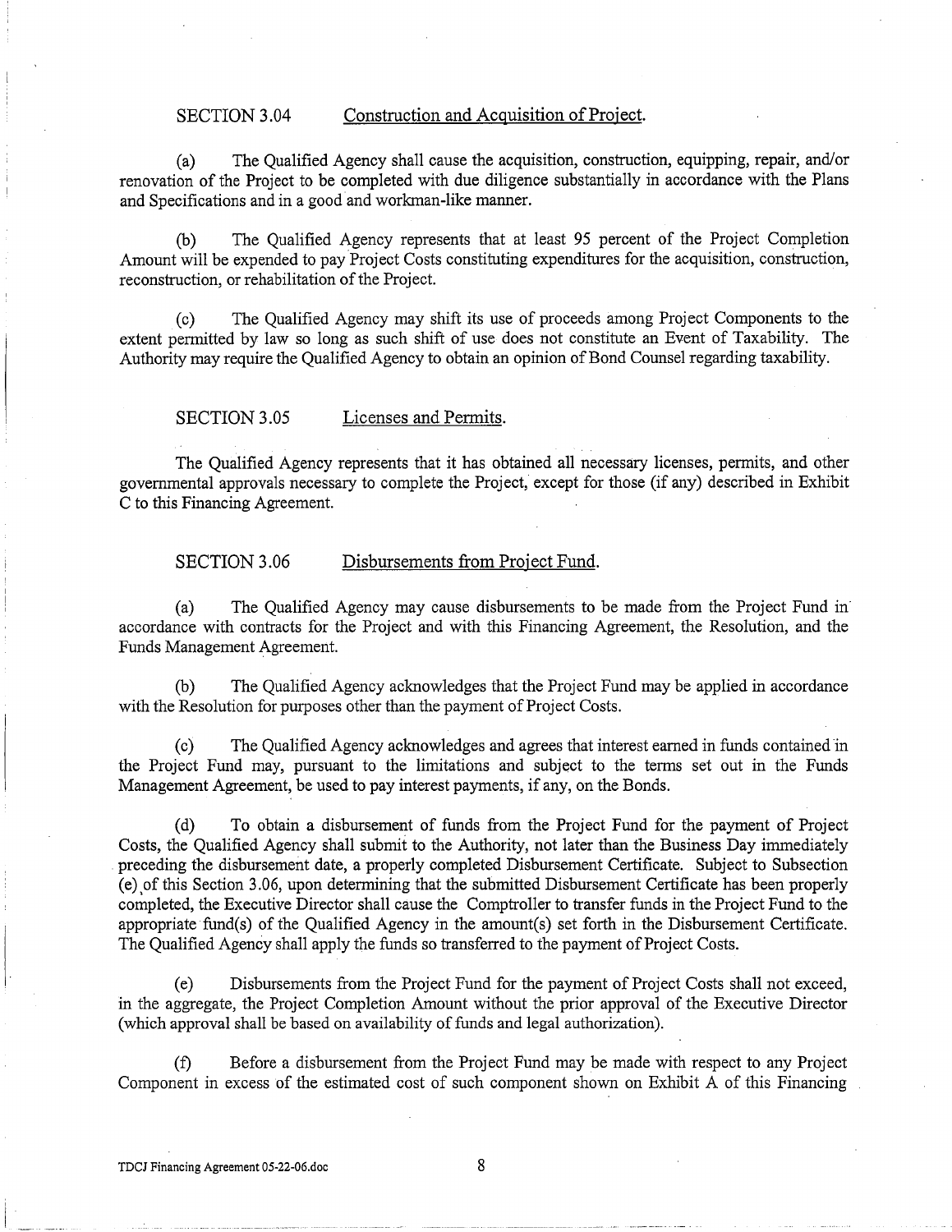Agreement, the Qualified Agency shall give notice to the Executive Director identifying such Project Component and stating the amount of such excess.

(g) In the event that the Authority determines that the Qualified Agency has breached any material representation, warranty, or agreement in this Financing Agreement, the Authority, in its discretion, may suspend further disbursement of funds from the Project Fund if it is advised in writing by the Texas Attorney General that (1) such suspension is lawful, and (2) such breach constitutes a breach of this Financing Agreement and such suspension may commence not sooner than the 30th day after the date of delivery to an Authorized Agency Representative of notice of such suspension, and may continue until such breach is cured or is waived by the Executive Director. If such breach is not cured or waived within 90 days after the date such suspension commenced, the Authority may apply any remaining funds in the Project Fund allocated to the payment of Project Costs in the manner permitted by the Resolution and law.

(h) To the extent required by law, the Qualified Agency has submitted a master plan for construction of its facilities and shall periodically revise the master plan in accordance with such law.

## SECTION 3.07 Status Reports.

Not later than the 15th day of each month, through the month following the month in which the Project Completion Date occurs, the Qualified Agency shall prepare and deliver to the Executive Director a status report, containing the information set forth in Exhibit E to this Financing Agreement, covering the preceding calendar month. At other times (whether before or after the Project Completion Date), the Qualified Agency shall provide the Executive Director, upon request, with any information available to the Qualified Agency regarding the expenditure of funds disbursed to the Qualified Agency from the Project Fund or the condition or use of the Project.

# SECTION 3.08 Inspection of Project.

The Authority and its authorized agents, at reasonable times before and after completion of the Project, may enter on and inspect the Project and examine any records of the Qualified Agency relating to the Project.

# SECTION 3.09 Completion of Project.

Upon the completion of the Project (or when no further proceeds of the Bonds are to be expended for Project Costs), the Qualified Agency shall deliver to the Executive Director a properly completed Project Completion Certificate.

# SECTION 3.10 Use of Project.

(a) The Qualified Agency may use the Project for any lawful purpose so long as such use does not constitute an Event of Taxability.

(b) The Qualified Agency shall not lease any part of the Project to, or permit any part of the Project to be operated or otherwise used by, an entity other than an agency or political subdivision of the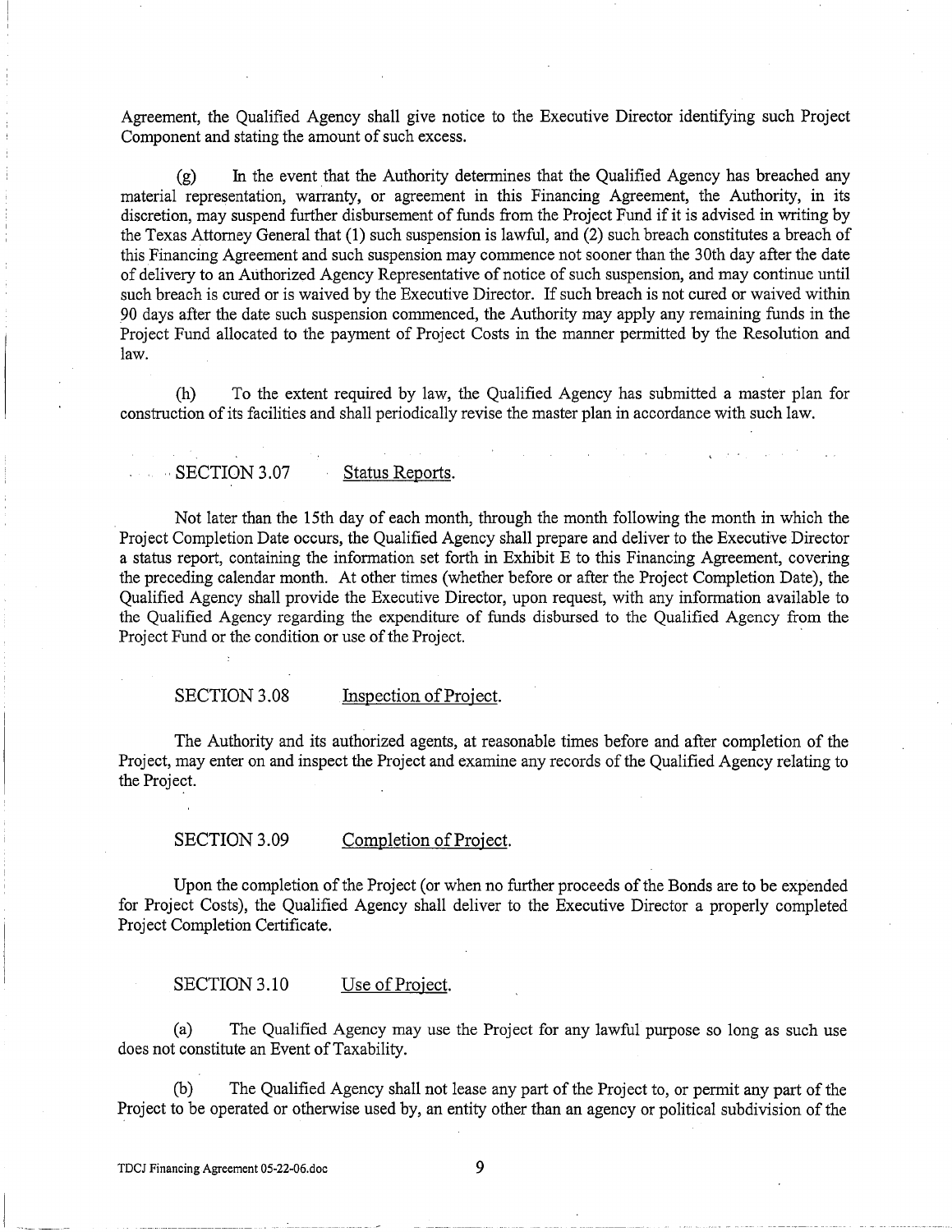State without the prior approval of the Executive Director. The Authority shall direct the Executive Director to approve any proposed arrangement for use of the Project (or a part thereof) by a nongovernmental entity upon obtaining an opinion of Bond Counsel to the effect that such arrangement will not constitute an Event of Taxability. Any agreement or understanding that allows any other agency or political subdivision of the State to use all or any portion of the Project shall limit such use in a manner sufficient to prevent an Event of Taxability.

# SECTION 3.11 Authority Not Responsible for Project.

(a) The Authority has no responsibility for the acquisition, construction, equipping, repair, or renovation of the Project or for the operation or maintenance of the Project.

(b) If the Project Fund is insufficient for the payment of all of the Project Costs, the Authority is not responsible for the payment of any Project Costs that cannot be paid from the Project Fund.

## SECTION 3.12 Necessity for Project.

and seems the experience of such

The Qualified Agency represents to the Authority that, as of the Closing Date:

(a) the provision of the Project in accordance with the Project Completion Schedule is necessary in order for the Qualified Agency to effectively carry out its lawful duties and functions; and

(b) for any construction Project, the Qualified Agency expects that it will use the Project for the purposes for which it is designed for the entire useful economic life of the Project as long as any of the Bonds are outstanding.

## **ARTICLE IV**

#### **THE BONDS**

## SECTION 4.01 Issuance of the Bonds.

The Authority shall use its best efforts to issue and sell the Bonds in an amount that is sufficient for the Project Completion Amount to be made available in the Project Fund for the payment of the Project Costs, provided that \$3,000,000 authorized for the Marlin Project shall not be issued until the Qualified Agency reports the final plans for the facility to the Bond Review Board.

#### SECTION 4.02 Cooperation by Qualified Agency.

The Qualified Agency shall take the action(s), enter into the agreement(s), provide the certification(s) contemplated by this Financing Agreement, and otherwise cooperate with the Authority and its agents, to effect the lawful issuance and administration of the Bonds under this Financing Agreement.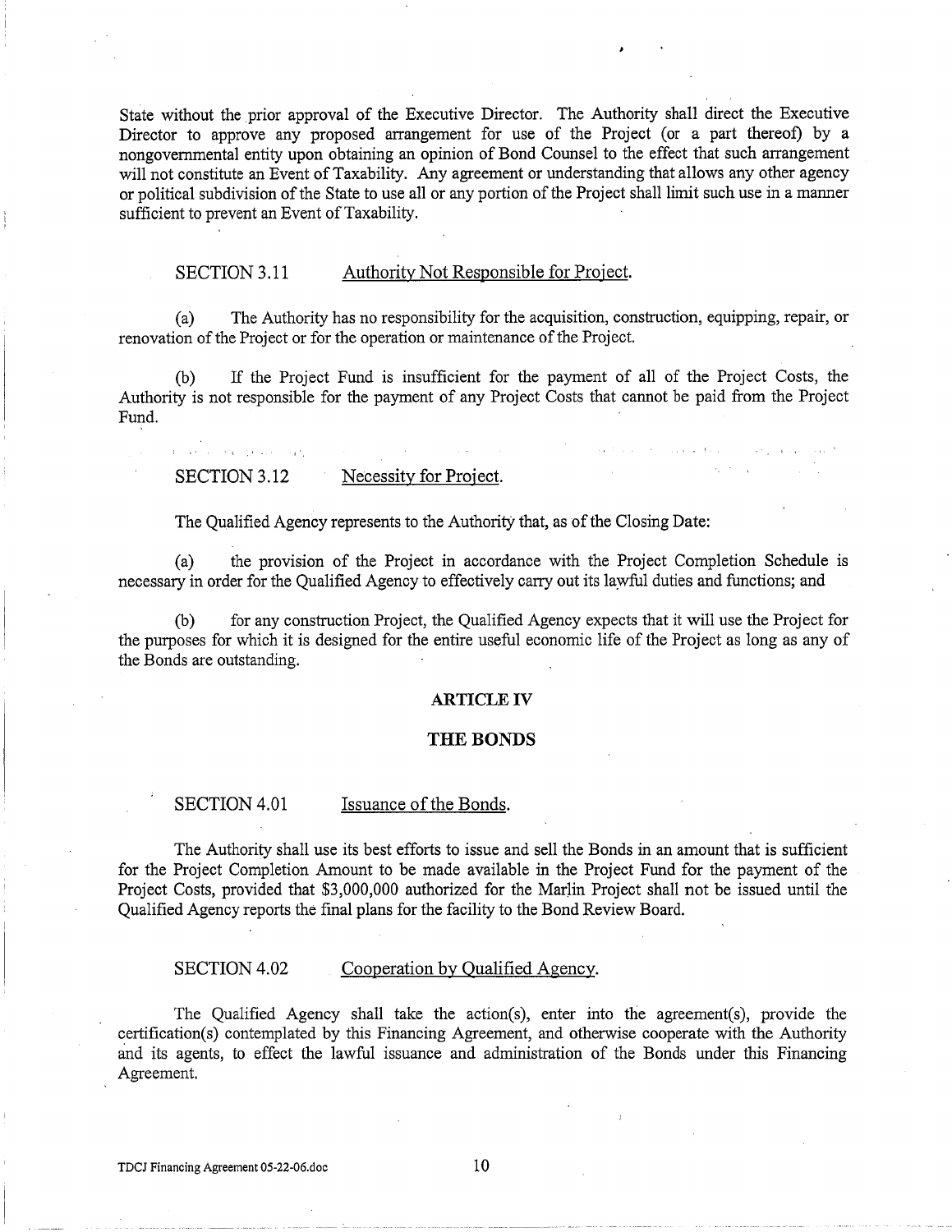# SECTION 4.03 Maintaining Tax-Exempt Status of the Bonds.

The Qualified Agency will not take, or omit to take, any action that will adversely affect the exclusion from gross income for federal income tax purposes of interest paid on' the Bonds, and, *in* the event of such action or omission, it will use all reasonable efforts to cure the effect of such action or omission. With the intent not to limit the generality of the foregoing, the Qualified Agency covenants and agrees that it will comply with the covenants set forth below prior to the final maturity of the Bonds, unless it has received a written opinion of nationally recognized bond counsel to the effect that failure to comply with such covenant will not adversely affect the excludability of interest on any Bond from the gross income for federal income tax purposes.

(a) No Private Payments. No portion of the payment of the debt service on the Bonds will be directly or indirectly derived from payments (whether or not to the Qualified Agency or any related party) in respect of property, or borrowed money, used or to be used for a private business use. Furthermore, no portion of the payment of the debt service on the Bonds will be directly or indirectly secured by any interest in property used or to be used for a private business use or payments in respect of property used or to be used for a private business use. The Qualified Agency will not impose or accept, directly or indirectly; any charge or other payment with respect to any Proceeds used in any trade or business of a nongovernmental person. For purposes of determining use of Proceeds, the Qualified Agency will apply the rules set forth in Section 4.03(b) below.

(b) No Private Use. The Qualified Agency will not use or permit any of the Proceeds of the Bonds to be used, directly or indirectly, in any trade or business of a nongovernmental person .

. (i) For purposes of determining use, the Qualified Agency will apply rules set forth in applicable Regulations and Revenue Procedures promulgated by the Internal Revenue Service, including, among others, the following rules: (A) Any activity carried on by a person other than a natural person or a state or local governmental unit will be treated as a trade or business of a nongovernmental person; (B) the use of all ot any portion of the Project is treated as the direct use of proceeds; (C) a nongovernmental person will be treated as a private business user of Proceeds of the Bonds as a result of ownership, actual or beneficial use of the proceeds pursuant to a lease, or a management or incentive payment contract, or certain other arrangements such as a take-orpay or other output-type contract; and (D) use in a trade or business exists if a nongovernmental person has any special legal entitlement to use directly or indirectly all or any portion of the Project.

(ii) In the case of any portion of the Project that is not available for use by the general public, the Qualified Agency will not permit any special economic benefit to be provided to any nongovernmental person. In determining whether there is a special economic benefit the following factors will be taken into account: (A) whether the portion of the Project in question is functionally related or physically proximate to property used in the trade or business of a nongovernmental person; (B) whether only a small number of nongovernmental persons receive the special economic benefit; and (C) whether the cost of the portion of the Project in question is treated as depreciable for federal income tax purposes by any nongovernmental person.

(iii) For purposes of this section, a management contract is a management, service, or incentive payment contract between a governmental person and a service provider under which the service provider provides services involving all, a portion of, or any function of, the Project. The following arrangements generally are not treated as management contracts that give rise to private business use: (A) Contracts for services that are solely incidental to the primary governmental function or functions of portion of the Project in question (for example, contracts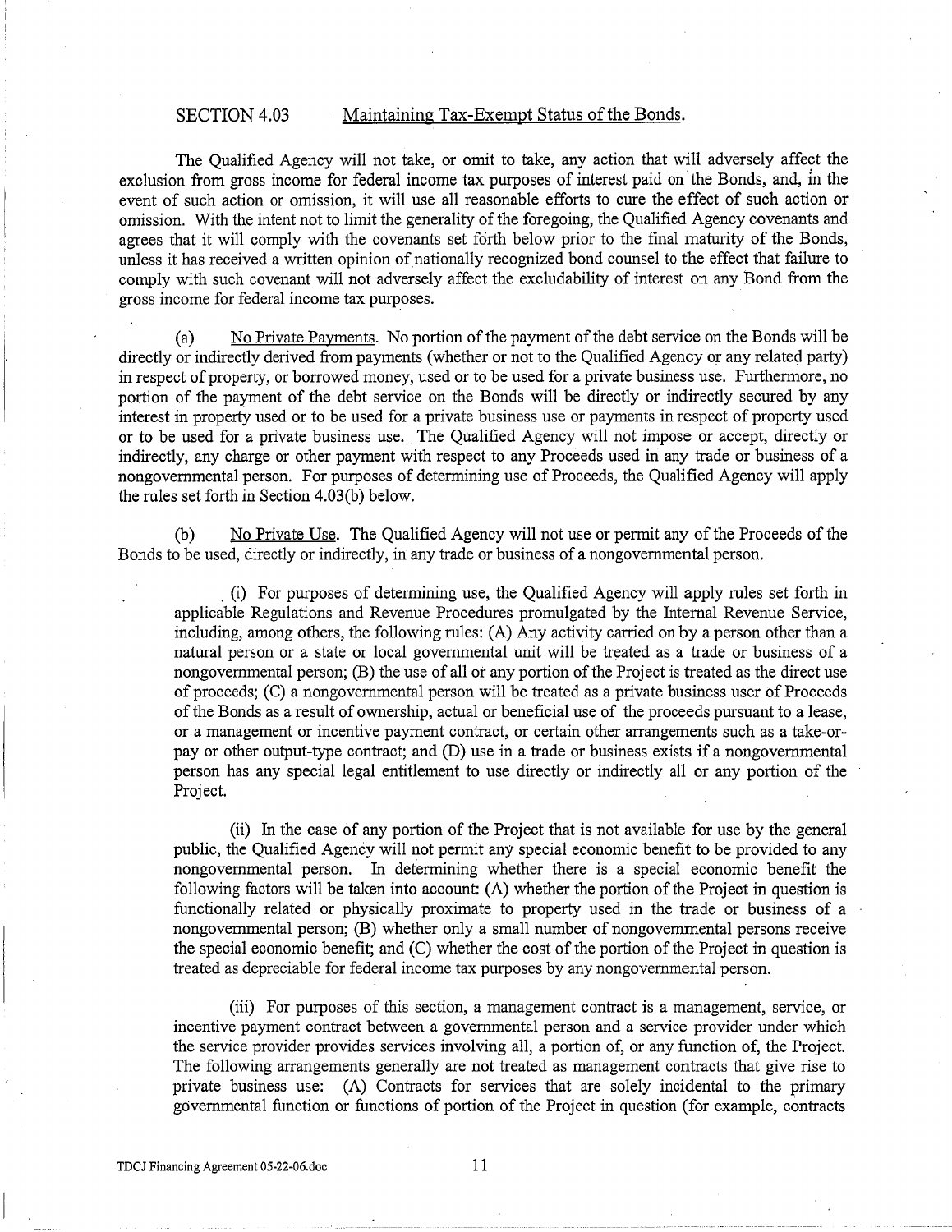for janitorial, office equipment repair, hospital billing, or similar services); (B) a contract to provide for the operation of a facility or system of facilities that consists predominantly of public utility property, if the only compensation is the reimbursement of actual and direct expenses of the service provider and reasonable administrative overhead expenses of the service provider; (C) a contract to provide for services, if the only compensation is the reimbursement of the service provider for actual and direct expenses paid by the service provider to umelated parties.

(c) Loans of Sale Proceeds. No portion of the Proceeds of the Bonds will be directly or indirectly used to make or finance a loan to any person other than a state or local governmental unit. For purposes of the foregoing covenant, Proceeds are considered to be "loaned" to a person or entity if (1) all or any portion of the Project is sold or leased to such person or entity in a transaction which creates a debt for federal income tax purposes, (2) capacity in or service from all or any portion of the Project is committed to such person or entity under a take-or-pay, output, or similar contract or arrangement, or (3) indirect benefits, or burdens and benefits of ownership, of such Proceeds or all or any portion of the Project are otherwise transferred in a transaction which is the economic equivalent of a loan...

(d) No-arbitrage Covenant. The Qualified Agency will not, at any time prior to the final maturity of the Bonds, direct or permit the investment (or the use of Gross Proceeds to replace money so invested), if as a result of such investment the yield of all investments acquired with Gross Proceeds (or with money replaced thereby) on or prior to the date of such investment exceeds the yield of the Bonds to stated maturity, except as permitted by section 148 of the Code and Regulations thereunder.

SECTION 4.04 Arbitrage Rebate.

(a) The Qualified Agency shall timely take such lawful action as requested by the Executive Director to avoid or mitigate the obligation to make payments to the United States government under section 148(f) of the Code, unless an Authorized Agency Representative certifies to the Authority that the requested action is not practicable.

(b) If the Qualified Agency fails to cause Bond proceeds to be expended within the time periods set forth in the Project Completion Schedule, the Executive Director may inquire as to the nature of such failure and the extent to which it is expected to continue.

(c) The Qualified Agency reasonably expects to use at least seventy-five percent (75%) of the "available construction proceeds" of the Bonds for "construction expenditures," as such terms are defined in Treasury Regulation 1.148-7(f). The Qualified Agency shall use its best efforts to expend all funds necessary to complete its Project within the two-year expenditure period set forth in section  $148(f)(4)(C)$  of the Code as follows: (i) 10 percent of the funds within the 6-month period beginning on the date the Bonds are issued; (ii) 45 percent of the funds within the 1-year period beginning on such date; (iii) 75 percent of such funds within the 18-month period beginning of such date; and (iv) 100 percent of such funds within the 2-year period beginning on such date. If a portion of the Project Completion Amount will remain unexpended as of the close of the two-year period beginning with the Closing Date (or such other period as specified by the Executive Director), the Qualified Agency, not later than the close of such period, shall notify the Executive Director of the amount of such unexpended funds and the purpose(s) for which such funds are being retained in the Project Fund after such period.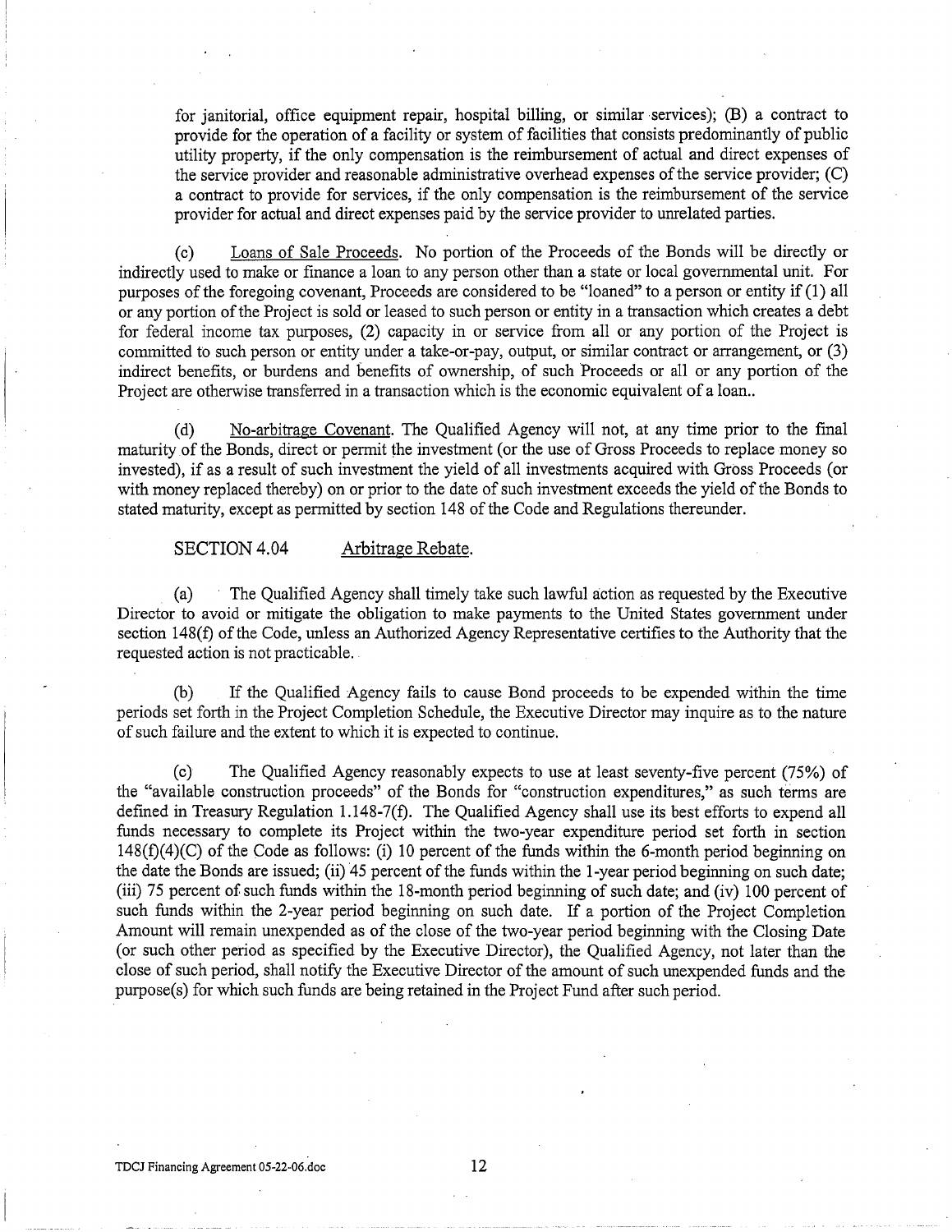## SECTION 4.05 Disclosure Documents.

(a) The Qualified Agency shall provide the Authority, promptly upon request, with available information relating to the Qualified Agency or the Project that the Executive Director determines appropriate for inclusion in the Disclosure Documents. The Qualified Agency authorizes the Authority to include any such information in the Disclosure Documents.

(b) The Qualified Agency shall provide the Authority with certification of an Authorized Agency Representative to the effect that the information contained in the Disclosure Documents provided by the Qualified Agency is accurate and does not omit any information necessary to make the information provided not misleading.

(c) The Qualified Agency authorizes the Authority and any offeree or purchaser of the Bonds to rely on the information and certifications provided by the Qualified Agency under this section. The Bonds will not be issued unless the information and certifications requested under this section have been provided by the Qualified Agency.

#### **ARTICLEV**

# **PARTICULAR AGREEMENTS**

# SECTION 5.01 Recordkeeping.

The Executive Director shall retain, as official records of the Authority, all Disbursement Certificates, the Project Completion Certificate, all Project Substitution Certificates, if any, and all Project status reports submitted by the Qualified Agency pursuant to this Financing Agreement.

#### SECTION 5.02 Indemnification of Qualified Agency.

The Qualified Agency represents that, subject to applicable law, it intends that each Facility Contract providing for payment of goods or services exceeding \$25,000 will require indemnification of the Qualified Agency. The Qualified Agency will be provided with insurance, a surety bond, or other form of financial assurance, from a financially sound provider that assures performance under such Facility Contract with respect to such indemnification, unless the Qualified Agency determines that such financial assurance is not necessary or is required in a reduced amount.

#### SECTION 5.03 Availability of Other Funding.

As of the Closing Date, the Qualified Agency represents that no funds (other than funds derived from Bond proceeds) have been appropriated to the Qualified Agency for the biennium in which the Bonds are issued for application to the payment of Project Costs that are to be paid with the proceeds of the Bonds. It is understood and agreed, however, that the Qualified Agency may apply funds other than Bond proceeds for payment of Project Costs in compliance with applicable law.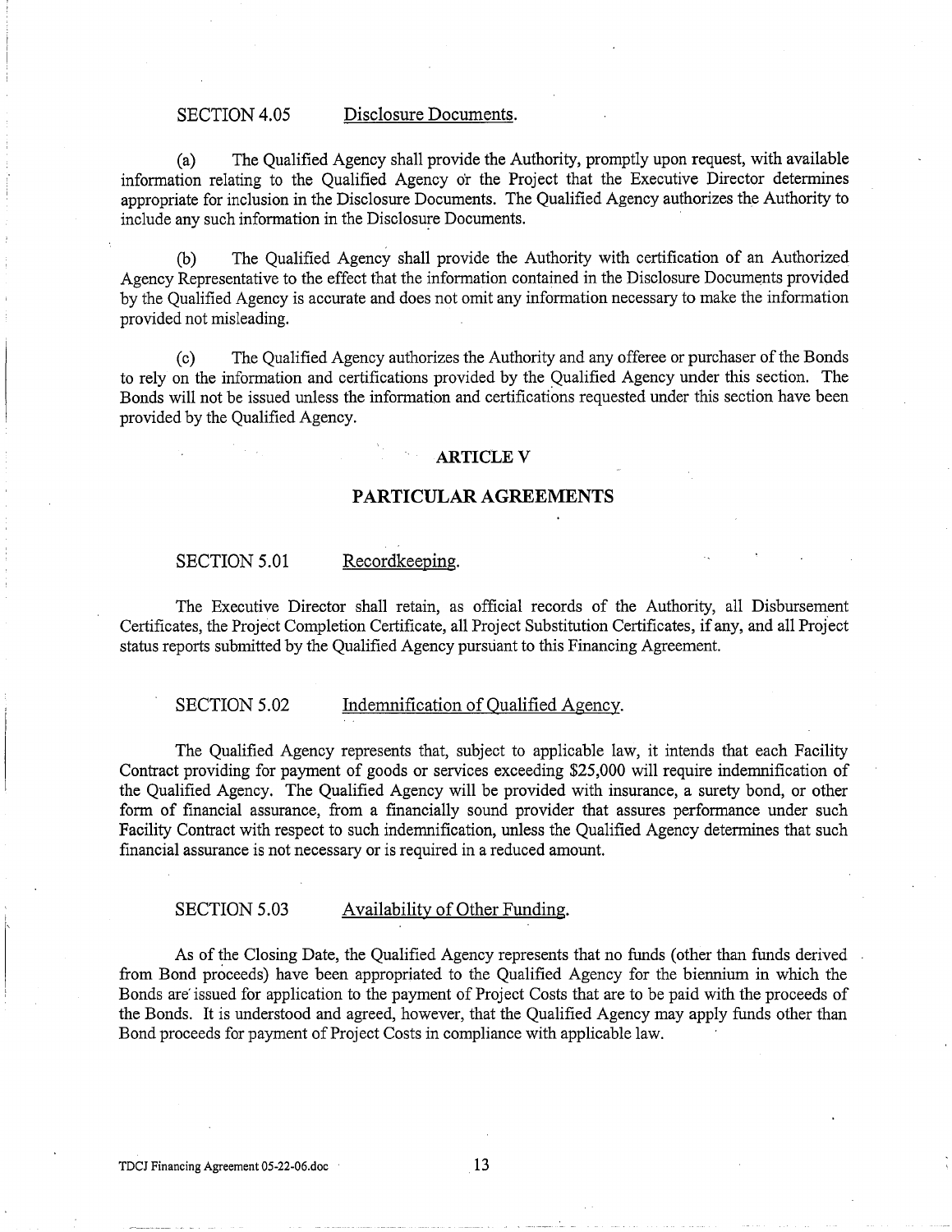## SECTION 5.04 Real Property.

The Qualified Agency represents that, subject to applicable law, it does not intend to acquire real property at a purchase price in excess of \$25,000 unless:

(1) such property is suitable for the Qualified Agency's intended use and has no defect or condition (including, without limitation, pollution or hazardous waste defects) that would jeopardize such use; or

(2) the Qualified Agency determines that, notwithstanding such nonsuitability, defect, or condition (as applicable), such acquisition is appropriate.

## SECTION 5.05 Title Insurance.

The Qualified Agency represents that, subject to applicable law, it does not intend to acquire any real property at a purchase price in excess of \$25,000 unless:

(1) the Qualified Agency's title to such property is insured by title insurance in an amount not less than the purchase price paid by the Qualified Agency, subject to standard printed exceptions, with only those changes thereto normally required by a prudent purchaser; or

(2) the Qualified Agency determines that the acquisition of such ·real property without such title insurance is appropriate.

SECTION 5.06 Project Design.

The Qualified Agency represents that the Project has been (or will be) designed to satisfy all of the purposes that the Qualified Agency intends the Project to serve, and that the Qualified Agency has used (or will use) all reasonable efforts to design the Project so that the Project will be provided, and can be operated, at such reasonable cost as is consistent with applicable legal requirements and the sound business judgment of the Qualified Agency.

## **ARTICLE VI**

# **MISCELLANEOUS PROVISIONS**

#### SECTION 6.01 Term of Agreement.

This Financing Agreement shall take effect upon its delivery by the parties hereto and shall remain in effect until the Bonds have been fully paid or until no more periodic status reports are required from the Qualified Agency under this Financing Agreement, whichever is the later to occur.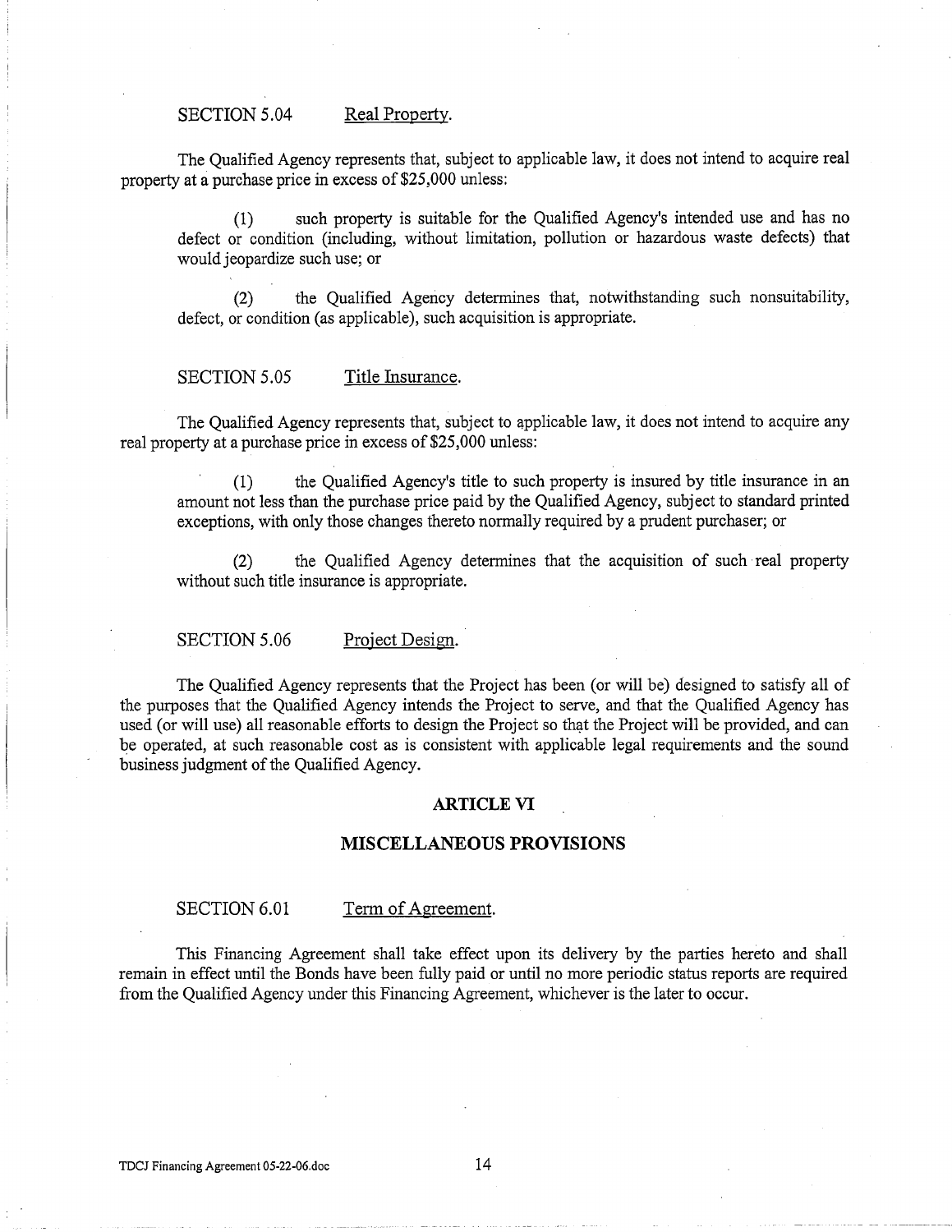## SECTION 6.02 Amendment.

The Authority and the Qualified Agency, by mutual agreement, may amend this Financing Agreement if, before the amendment takes effect:

(1) the Qualified Agency obtains an opinion of its legal counsel to the effect that such amendment is permitted under the Agency Act and other law governing the Qualified Agency; and

(2) either of the following requirements is satisfied:

(A) the Authority obtains an opinion of Bond Counsel to the effect that such amendment will not constitute an Event of Taxability, violate the Authorizing Law or the Resolution, or adversely affect the rights of the Bond Owners thereunder, or

(B) the Bond Owners of at least a majority in aggregate principal amount of the outstanding Bonds affected by such amendment consent thereto.

#### SECTION 6.03 Notices and Other Communications.

(a) Notices, certificates, approvals, and other communications under this Financing Agreement shall be in writing and delivered by United States mail, postage paid, by telex, telegram, or other electronic transmission, or by express or personal delivery, addressed as follows:

(1) if to the Qualified Agency:

Texas Department of Criminal Justice P.O. Box99 Huntsville, Tx. 77342-0099

Attention: Chief Financial Officer

(2) if to the Authority:

Texas Public Finance Authority 300 West 15th Street Suite 411 Austin, Texas 78701

Attention: Executive Director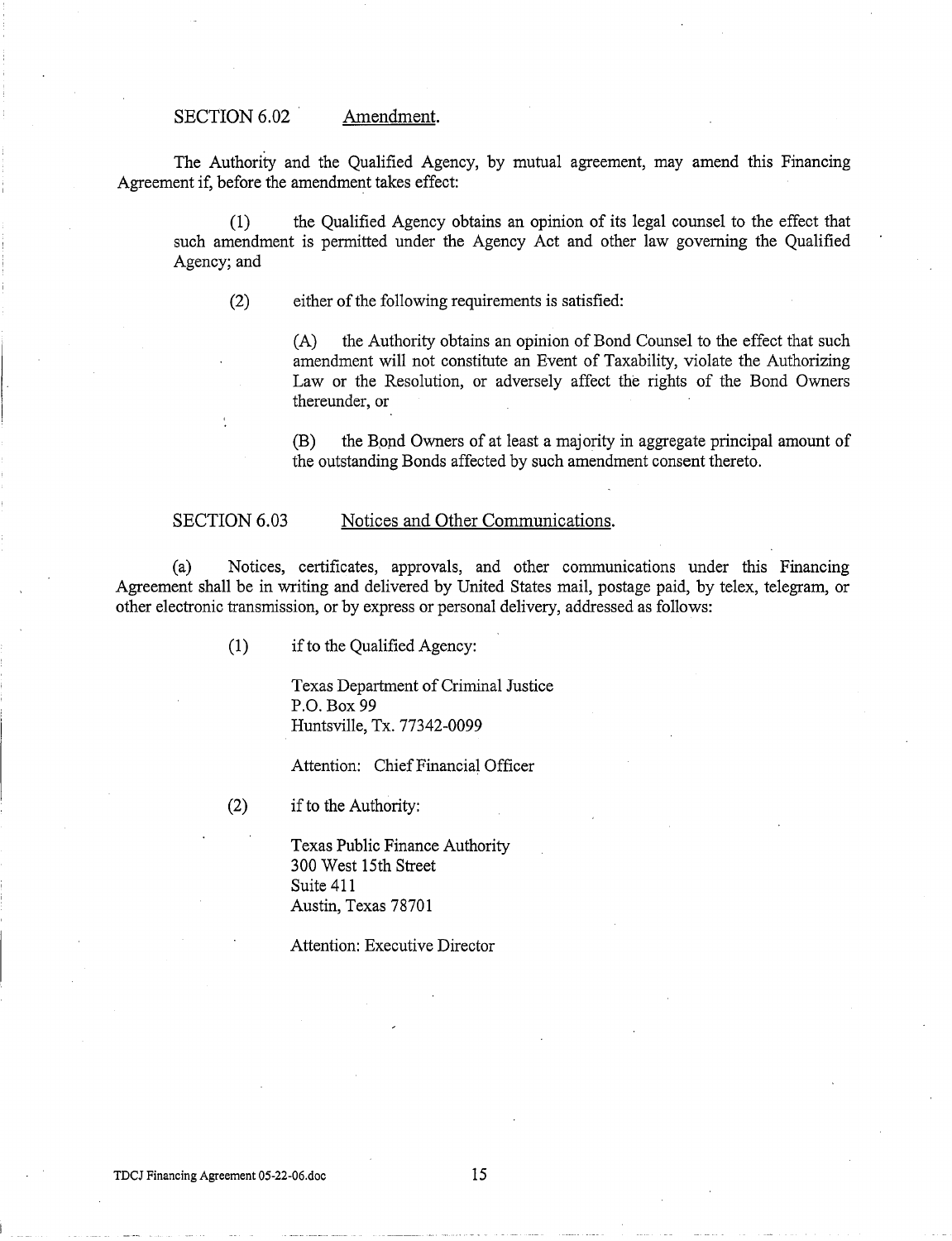(3) if to the Comptroller:

Comptroller of Public Accounts of the State of Texas  $208$  East  $10^{th}$  Street Austin, Texas 78701

Attention: Chief Investment Officer

(b) Any such party may designate any additional or different address to which communications under this Financing Agreement shall be delivered by giving at least five days' advance notice thereof to the affected party.

(c) Any communication delivered by mail in compliance with this section is deemed to have been delivered as of the date of deposit in the mail.

(d) A provision of this Financing Agreement that provides for a different method of giving .notice or otherwise conflicts with this section supersedes this section to the extent of the conflict.

SECTION 6.04 Exclusive Benefit.

This Financing Agreement shall inure to the exclusive benefit of and be binding on the Authority, the Qualified Agency, and their respective successors.

SECTION 6.05 Severability.

If any part of this Financing Agreement is ruled unenforceable by a court of competent jurisdiction, this Financing Agreement shall remain operable to the fullest extent possible under the application of such ruling.

SECTION 6.06 Conflict with Memorandum.

In the event of a conflict between this Financing Agreement and the Memorandum, this Financing Agreement shall supersede the Memorandum to the extent of the conflict.

SECTION 6.07 Counterparts.

This Financing Agreement may be executed in multiple counterparts, each of which shall be an original and all of which shall constitute one and the same document.

SECTION 6.08 Governing Law.

This Financing Agreement shall be governed by and construed in accordance with the laws of the State of Texas.

TDCJ Financing Agreement  $05-22-06$ .doc  $16$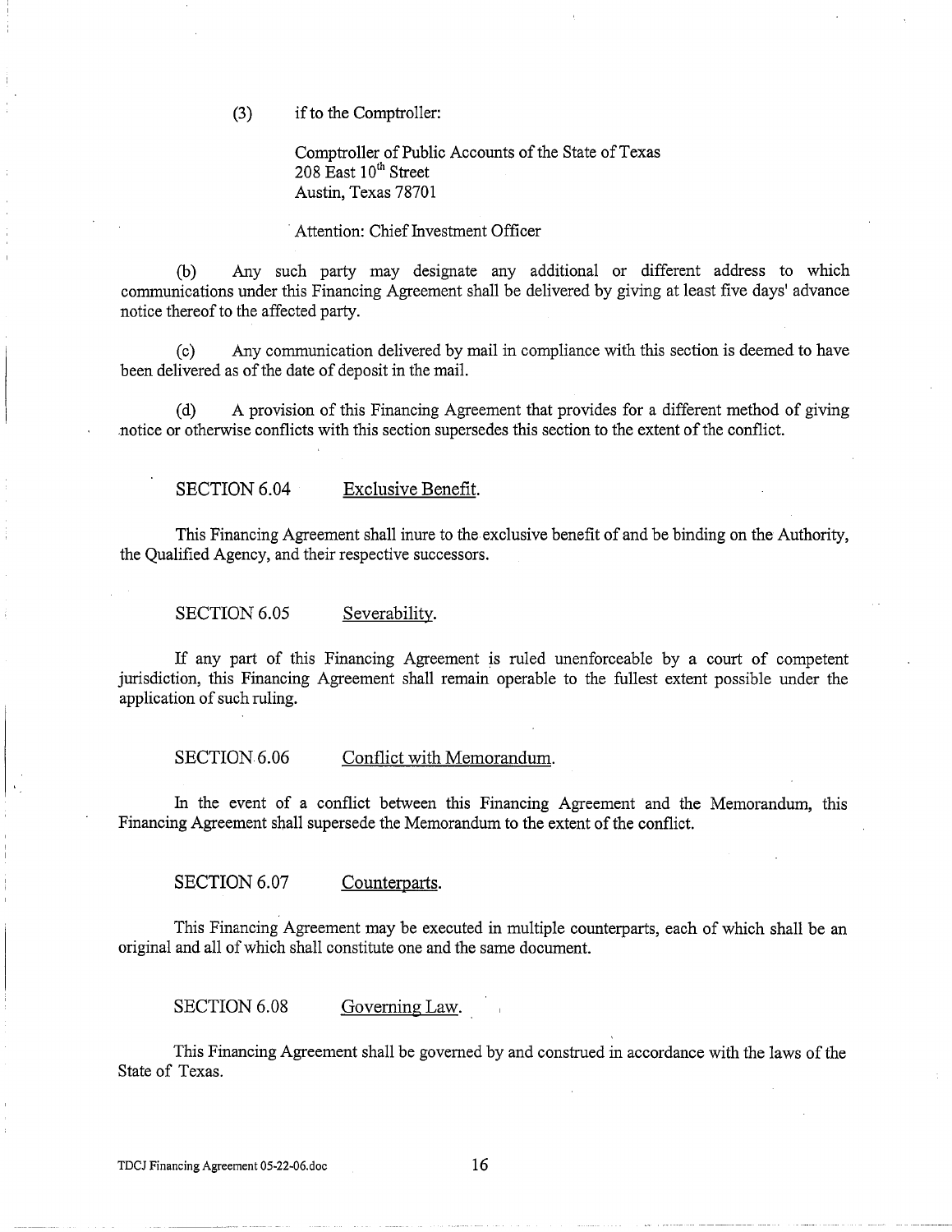IN WITNESS WHEREOF, the parties have caused this Financing Agreement to be executed by their respective duly authorized officers as of the date first above written.

TEXAS PUBLIC FINANCE AUTHORITY  $By:$  Kimble, KEdie Executive Director

TEXAS DEPARTMENT OF CRIMINAL JUSTICE  $By:$  Charles  $K/1$ 

TDCJ Financing Agreement 05-22-06.doc EXECUTION PAGE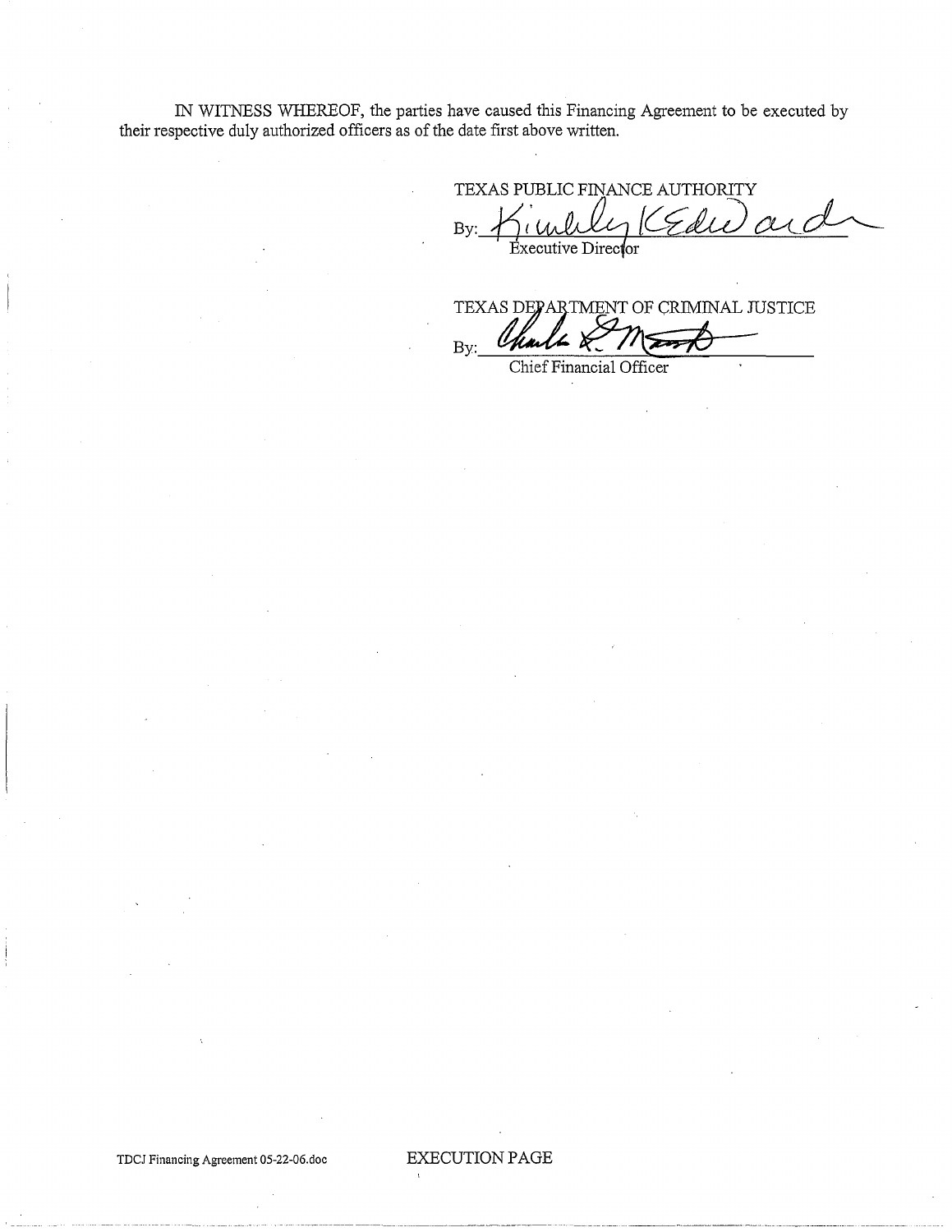# EXHIBIT A TO THE FINANCING AGREEMENT

| PROJECT COMPONENTS            | <b>ESTIMATED COST</b> | <b>ESTIMATED USEFUL LIFE</b> |
|-------------------------------|-----------------------|------------------------------|
| Marlin Correctional Facility* | \$3,000,000*          |                              |
| Boiler Upgrades               | 1,100,000             | 15 years                     |
| <b>Facility Repairs</b>       | 8,900,000             | 20 years                     |
| Kitchen Renovations           | 7,600,000             | 25 years                     |
| Roofing                       | 21,300,000            | 20 years                     |
| Safety                        | 1,900,000             | 20 years                     |
| Security/Fencing              | 9,300,000             | 25 years                     |
| Ventilation                   | 3,700,000             | 15 years                     |
| Water/Wastewater              | 9,200,000             | 20 years                     |
| Total                         | \$66,000,000          |                              |

\*Bonds vvill not be issued for this project until the Qualified Agency obtains final determination of the intended use *of* the facility by State legislative officers and reports such determination to the Bond Review Board.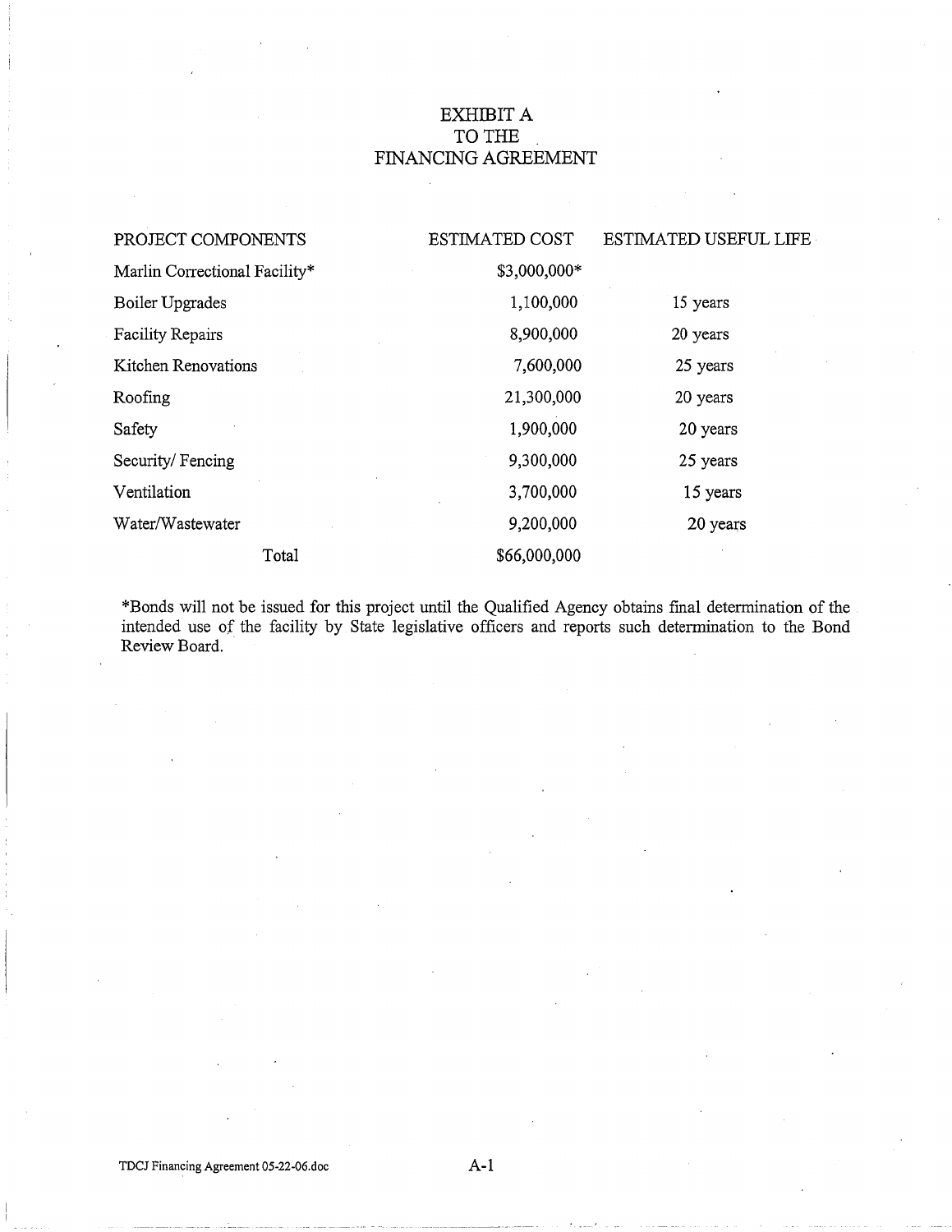# **EXHIBIT B** TO THE FINANCING AGREEMENT

| Expenditure Period | Estimated<br>Expenditures Each<br>Period* |
|--------------------|-------------------------------------------|
| <b>June 2006</b>   | \$4,000,000                               |
| <b>July 2006</b>   | 4,500,000                                 |
| August 2006        | 4,500,000                                 |
| September 2006     | 4,000,000                                 |
| October 2006       | 4,000,000                                 |
| November 2006      | 4,000,000                                 |
| December 2006      | 4,000,000                                 |
| January 2007       | 4,000,000                                 |
| February 2007      | 4,000,000                                 |
| March 2007         | 4,000,000                                 |
| <b>April 2007</b>  | 4,000,000                                 |
| May 2007           | 4,500,000                                 |
| <b>June 2007</b>   | 4,500,000                                 |
| <b>July 2007</b>   | 4,500,000                                 |
| August 2007        | 4,500,000                                 |

\*Does not include estimated Fringe Benefits which will be paid from Proceeds or \$3 million of Project Costs estimated for the Marlin Project. The Marlin Project will be commenced following the Qualified Agency's report of final plans for the facility to the Bond Review Board. It is estimated that the \$3 million for the Marlin Project will be expended within 22 months after the final determination of the use of the facility by State legislative officers.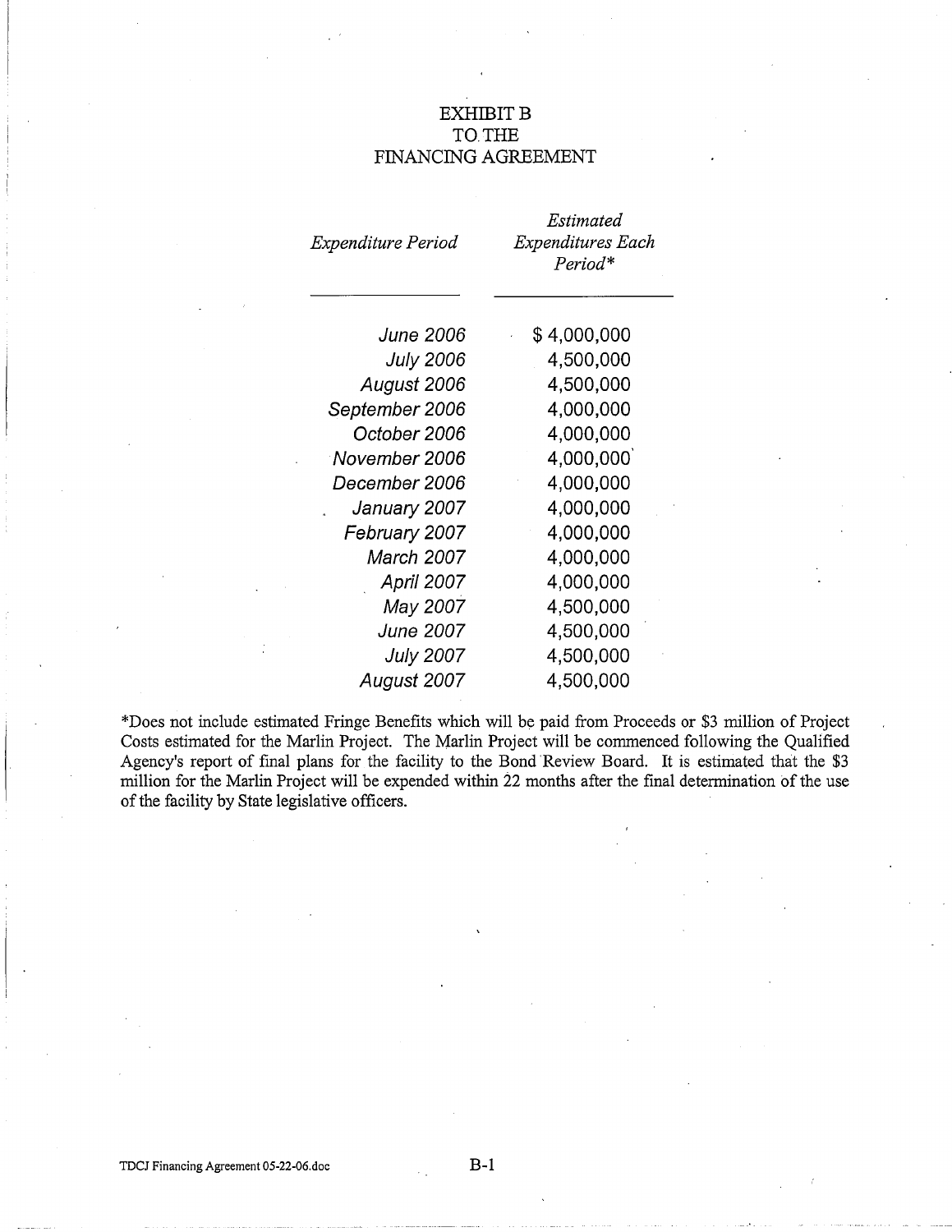# EXHIBITC TO THE FINANCING AGREEMENT

# Governmental Project Approvals

As of the Closing Date, the following licenses, permits, and other governmental approvals necessary to complete the Project have not been obtained (Describe each such approval (e.g., utility easement), stating for each (1) the identity of the Project facility (or facilities) for which such approval is required, (2) the primary requirements necessary to obtain such approval, and (3) the date that such approval is expected to be obtained):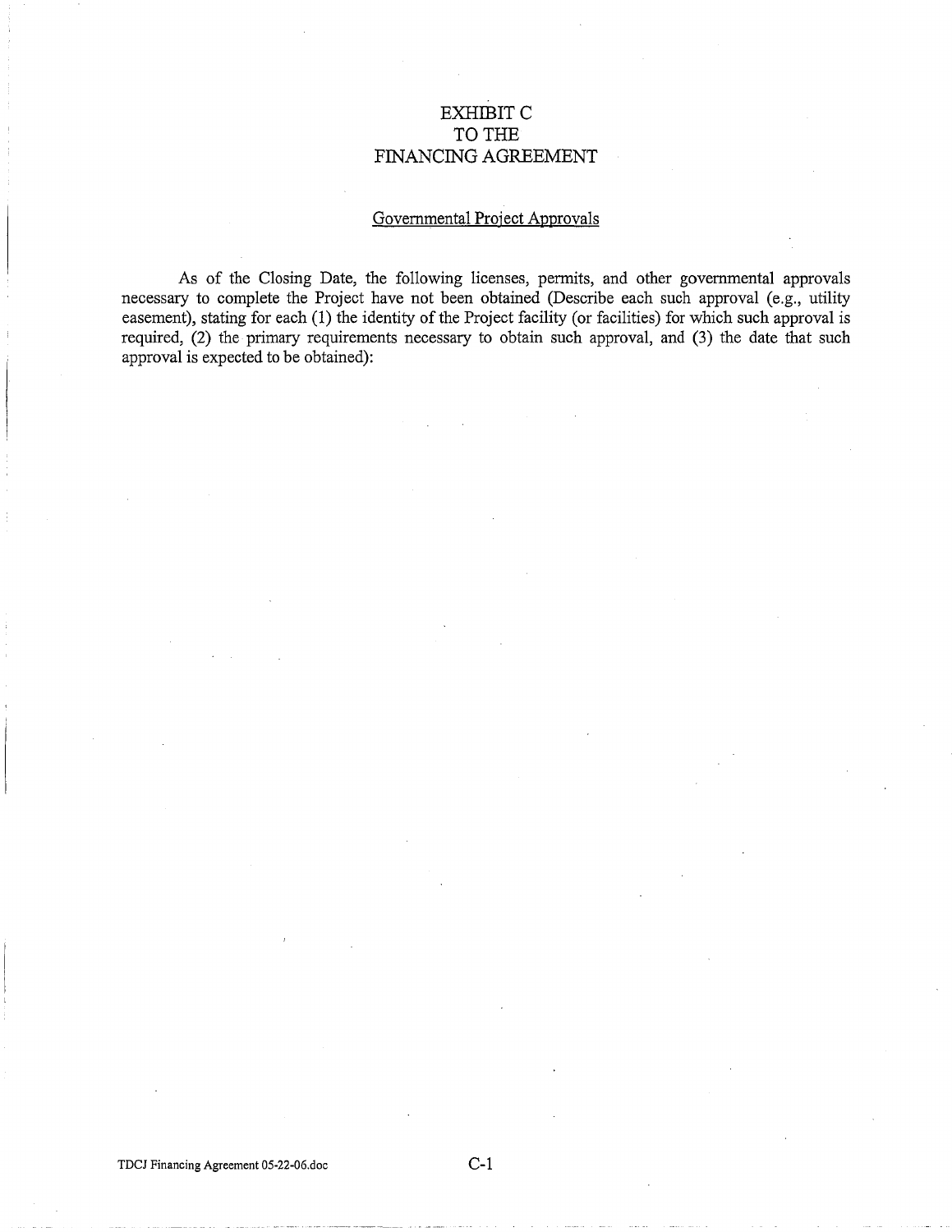# EXHIBITD TO THE FINANCING AGREEMENT

#### Form of Disbursement Certificate

## DISBURSEMENT CERTIFICATE

# The undersigned hereby certifies, on behalf of the (the "Qualified Agency"), as follows:

(a) The capitalized terms in this Certificate that are not herein defined shall have the meanings defined in the Financing Agreement, dated as of , 200, between the Qualified Agency and the Texas Public Finance Authority.

(b) The Qualified Agency (Agency No. 1892) requests disbursement from the Project Fund to pay Project Costs in the aggregate amount of \$\_\_\_\_\_\_\_\_\_. The aggregate of all disbursements (including this disbursement) from the Project Fund requested by the Qualified Agency to date is  $\frac{1}{2}$ 

(c) Except as previously disclosed in writing to the Executive Director, the Qualified Agency is not in breach of any representation, warranty, or agreement in the Financing Agreement.

(d) The Qualified Agency reasonably expects to submit payment vouchers, in the aggregate amount of the disbursements requested by this Certificate, for the payment of the Project Costs for which disbursement is requested.

(e) For each item of Project Costs for which a disbursement of funds is requested, state the following information [attach separate sheet if necessary]:

| Program<br>Cost<br>Account | Appropriated<br>Fund No.<br>(D22 Profile) | Agency Fund<br>No.<br>(D23 Profile) | Agency<br>General<br>Ledger<br>Account | Appropriation<br>Year | Amount of<br>Disbursement | Project<br>Identification |
|----------------------------|-------------------------------------------|-------------------------------------|----------------------------------------|-----------------------|---------------------------|---------------------------|
|                            |                                           |                                     |                                        |                       |                           |                           |

IN WITNESS WHEREOF, the undersigned executes this Certificate on the date shown below.

By:<br>Authorized Agency Representative

Date: ---------------------------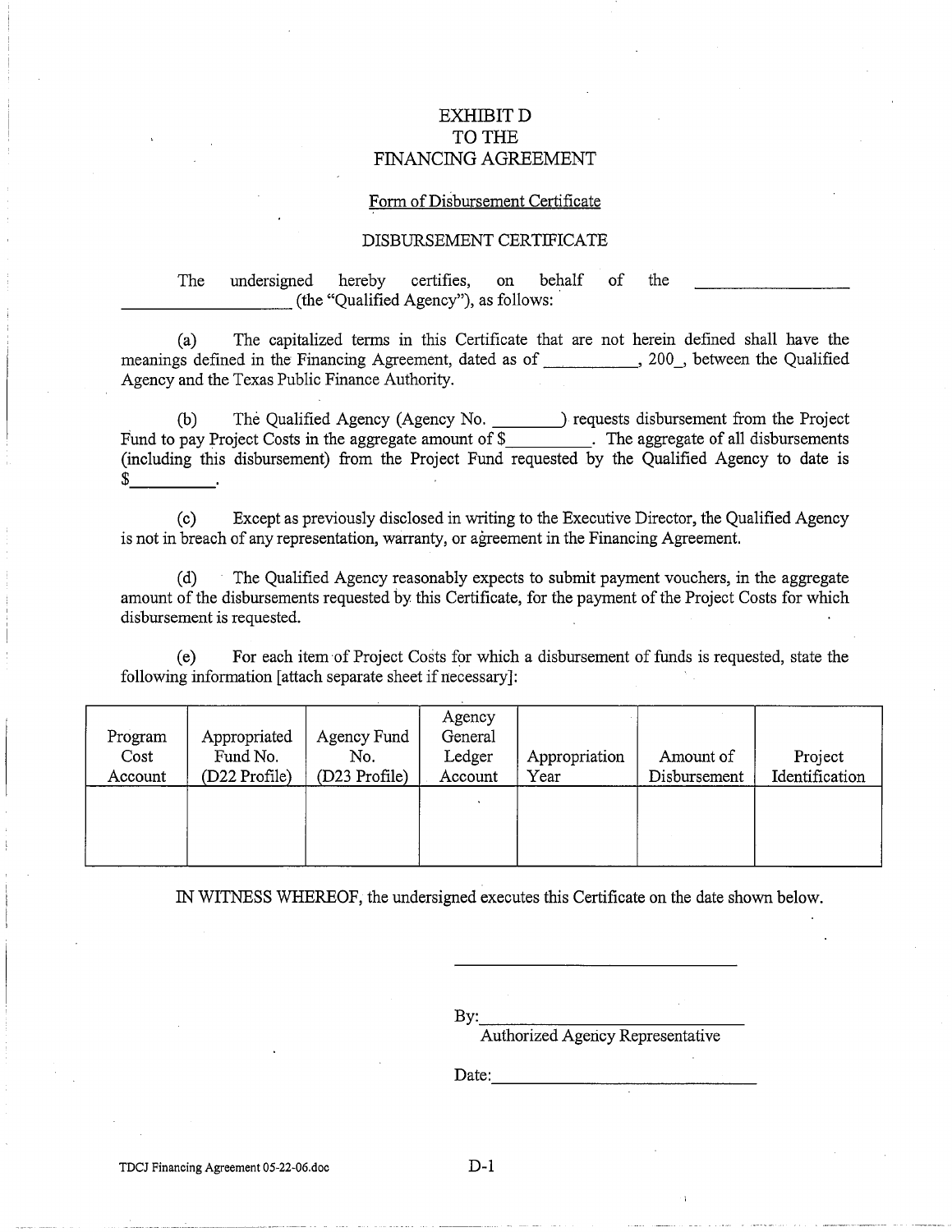# **EXHIBIT E TO THE**  FINANCING AGREEMENT

#### Monthly Status Report Information

The monthly status report prepared by the Qualified Agency pursuant to this Financing Agreement shall contain the following information with respect to the Project:

- (1) identity of the Project Components (name, ID no., etc.) and the original date on which such Project Components were first financed hereunder;
- (2) fund number(s);
- (3) the budget amount for the Project Components (including adjustments, if any);
- (4) description of work category;
- (5) amount expended for reporting month;
- ( 6) total amount expended to date;
- (7) amount encumbered;
- (8) available balance;
- (9) percent work complete;
- (10) percent funds expended; and
- (11) narrative identifying any problems (including, without limitation, delays and cost overruns) and indicating whether such problems will substantially alter the work schedule or costs.
- (12) identify any use of the Project or facilities by any Person other than a state or local governmental unit.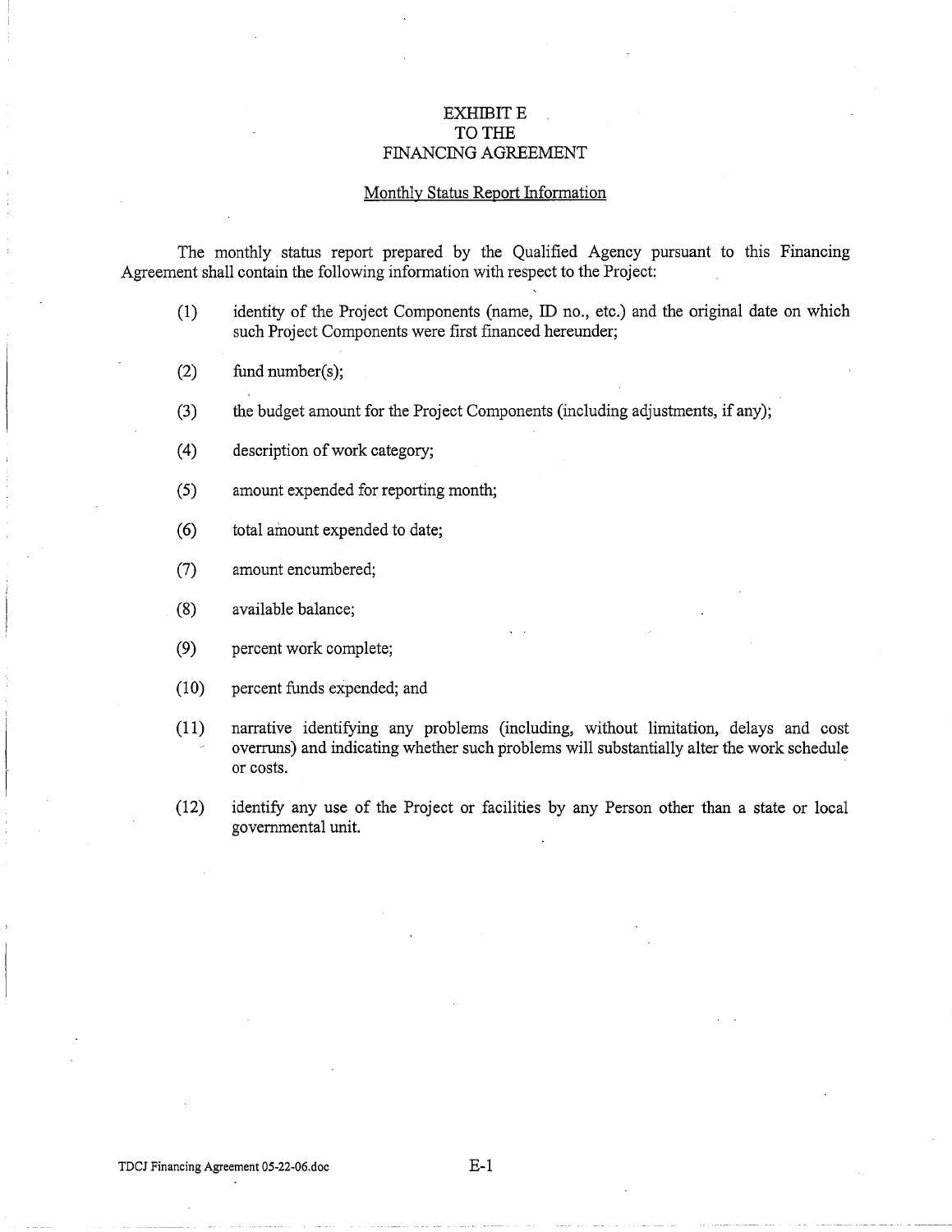# **EXHIBIT F** TO THE FINANCING AGREEMENT

#### Form of Project Completion Certificate

## PROJECT COMPLETION CERTIFICATE

The undersigned hereby certifies, on behalf of the (the "Qualified Agency"), as follows:

(a) The capitalized terms in this Certificate that are not herein defmed shall have the meanings defined in the Financing Agreement, dated as of , 200, between the Qualified Agency and the Texas Public Finance Authority.

(b) The Project was completed on (or no further proceeds of the Bonds are to be expended for Project Costs as of) [*insert date*]. *finsert date].* 

(c) Except for\$ (the "Retainage"), all Project costs that have been incurred have been paid, and no further disbursements from the Project Fund for the payment of Project Costs will be necessary.

(d) The Retainage is sufficient to pay all claims ( 1) for the payment of any Project Costs that are not presently due, and (2) for the payment of any Project Costs the liability for which is being contested or disputed by the Qualified Agency.

IN WITNESS WHEREOF, the undersigned executes this Certificate on the date shown below.

By: \_\_\_\_\_\_\_\_\_\_\_ \_

Authorized Agency Representative

Date: -------------

TDCJ Financing Agreement 05-22-06.doc

F-1